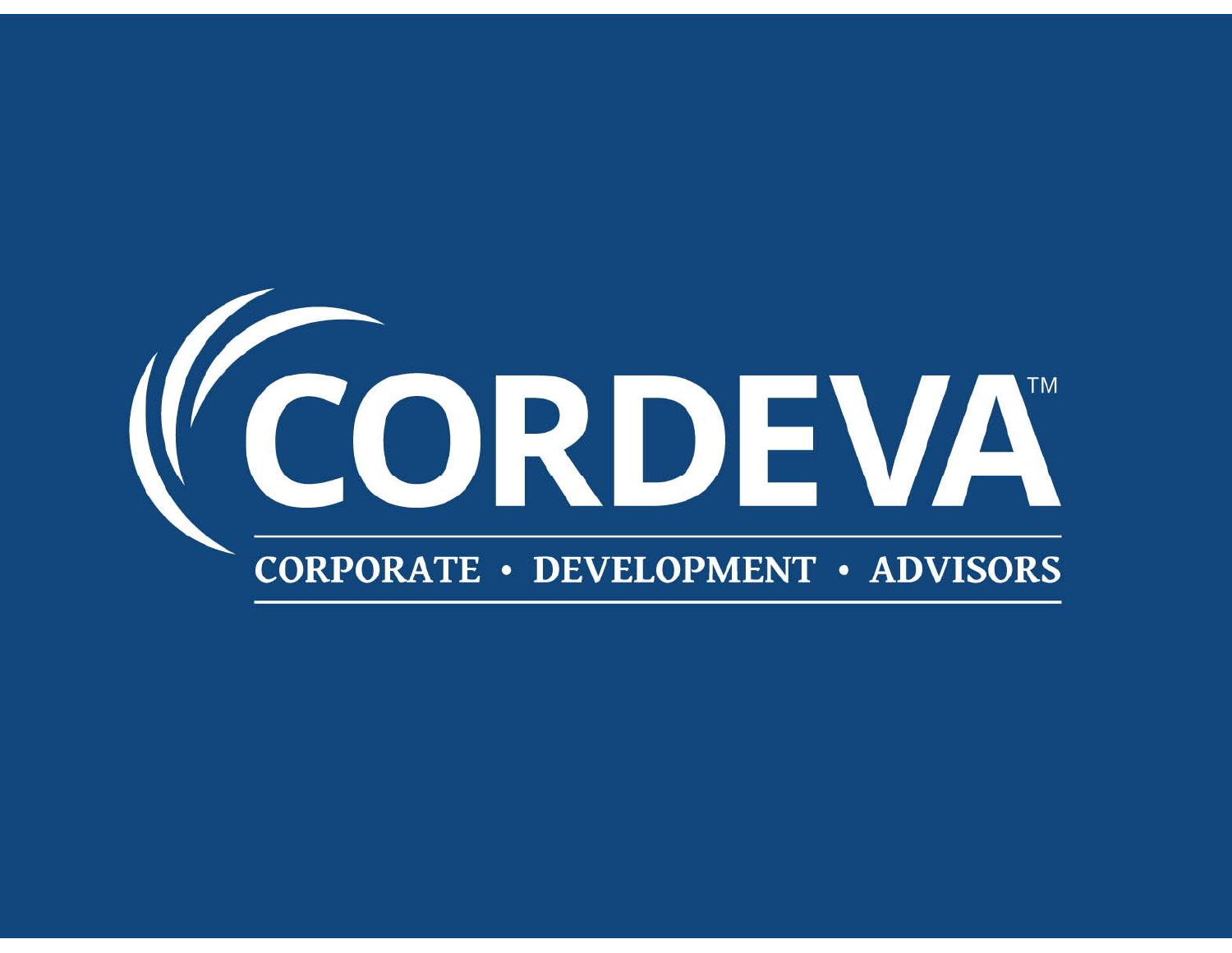

### **CORDEVA, LLC**

**We are <sup>a</sup> Corporate Development firm with <sup>a</sup> focus on Mergers and Acquisitions.**

**Formed in 2011 to acquire Confidential Business Sale, Inc.**

**Acquired Market Point Associates in 2012.**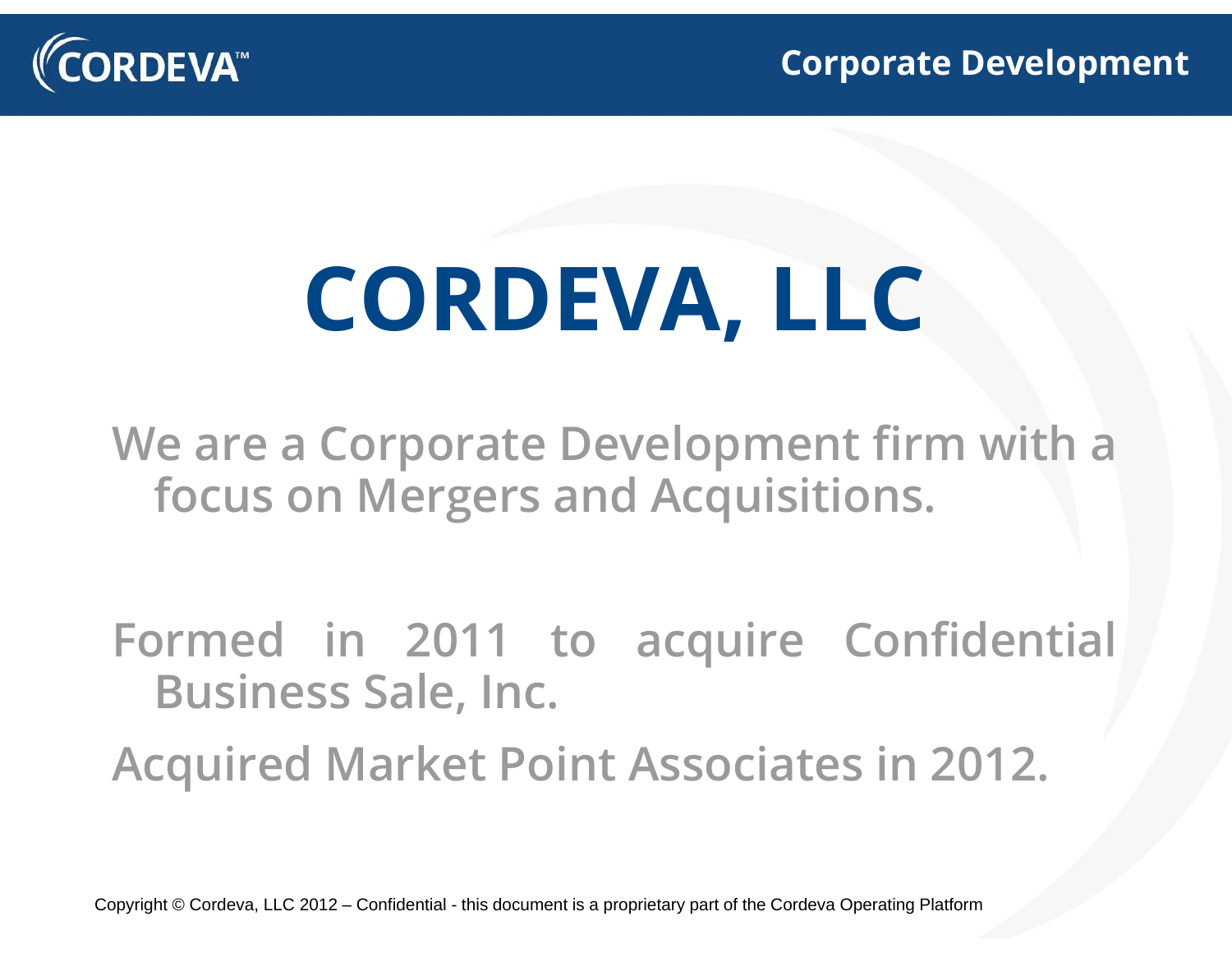

# **Kelcey Lehrich, Managing Director**

**Managing Director of Cordeva, LLC.**

**Managing Partner of AMI Holdings which has two operating portfolio companies.**

**Worked with an exit-planning-oriented financial services practice as well with as <sup>a</sup> national franchise consulting firm.**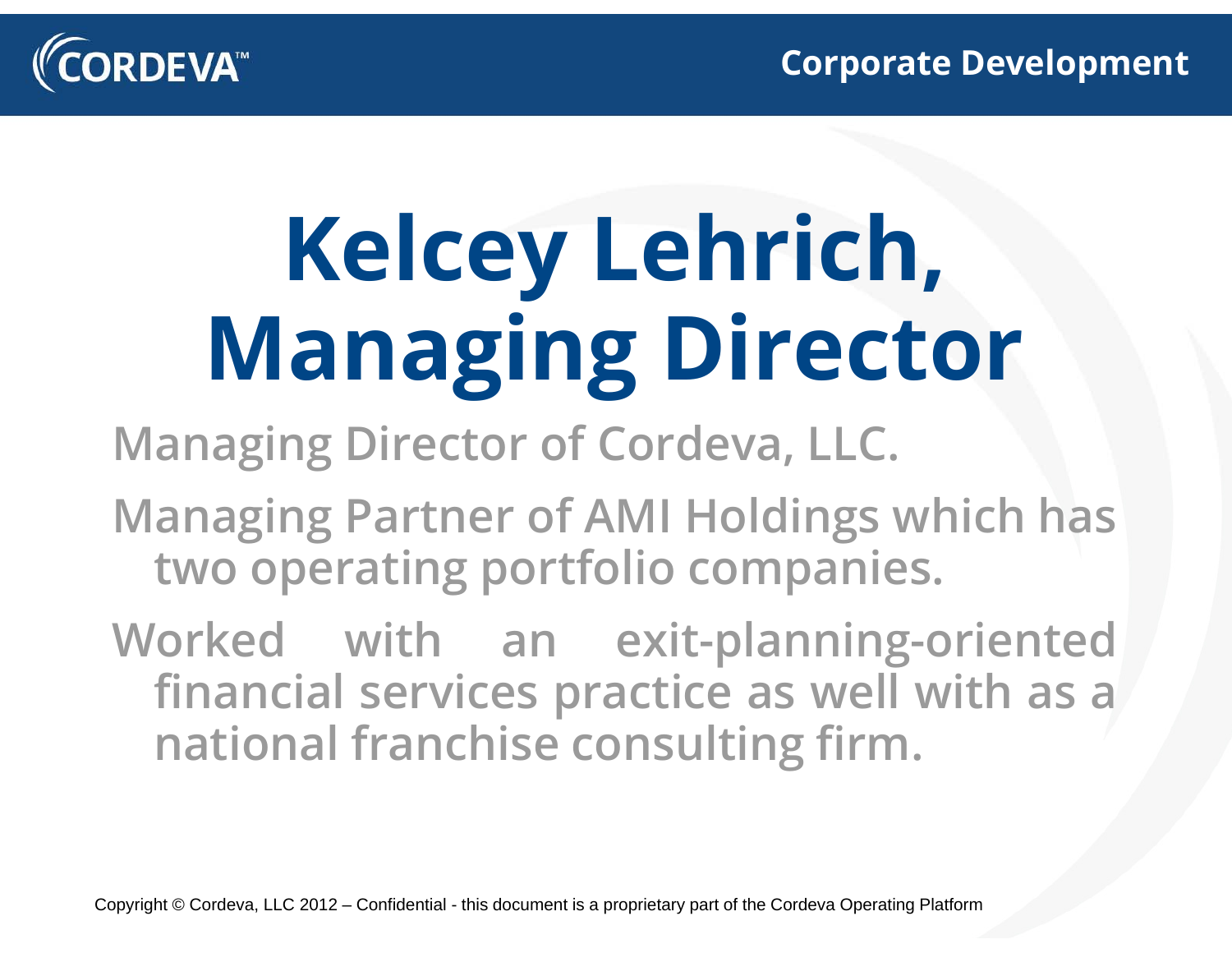

### **Areas of Practice**

**Mergers and Acquisitions**

- **Buy-side and Sell-side Engagements**
- **Corporate Development and Consulting**

**Franchise Consulting, Succession Planning, Financing Origination, Valuations, Product Commercialization, Brand Development, and Troubled Company Services**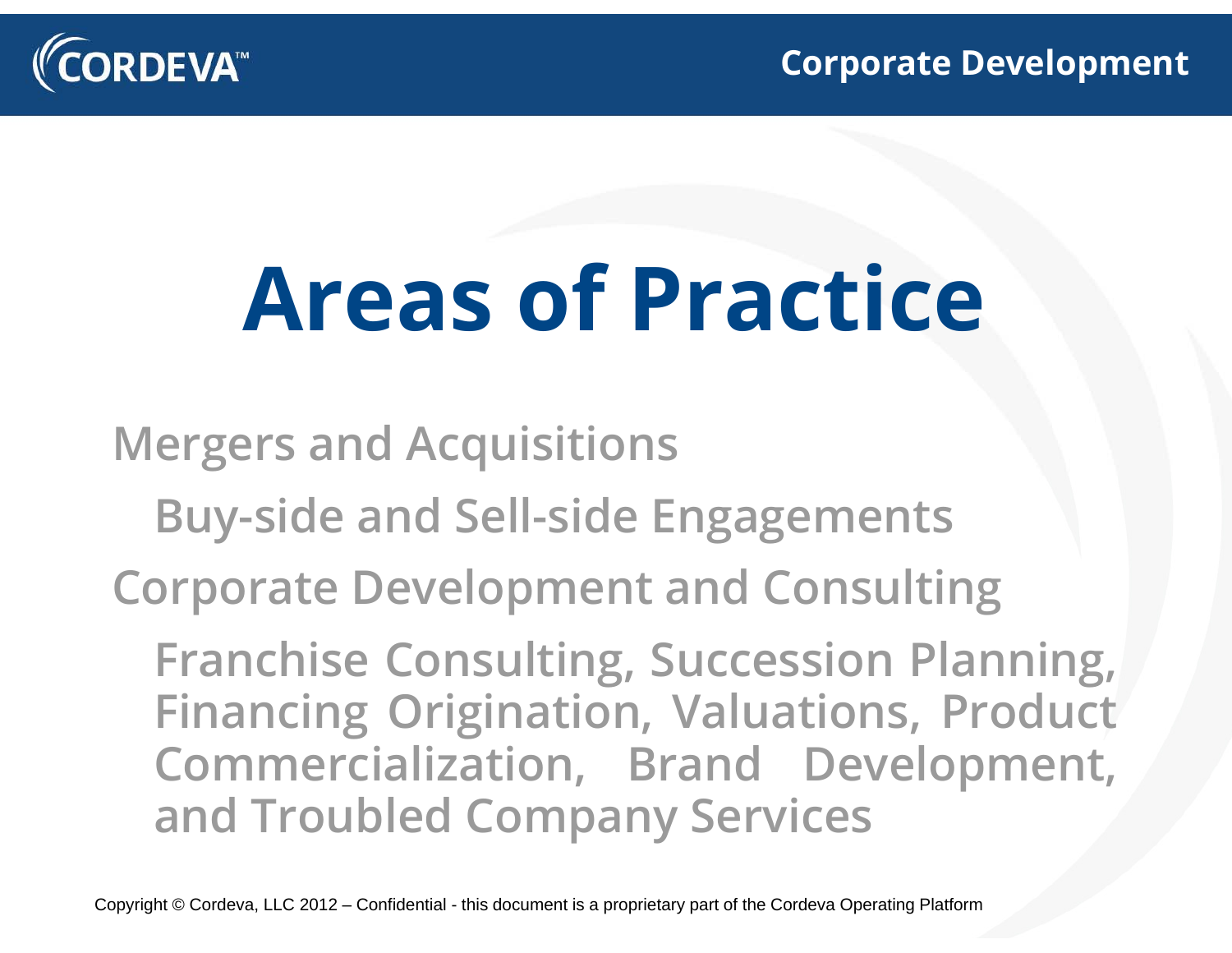

# **Business Opportunities!**

**How many in the room...**

**have been approached to sell for <sup>a</sup> biz op? have brokered the re-sale of a franchise?have brokered the sale of a new franchise?**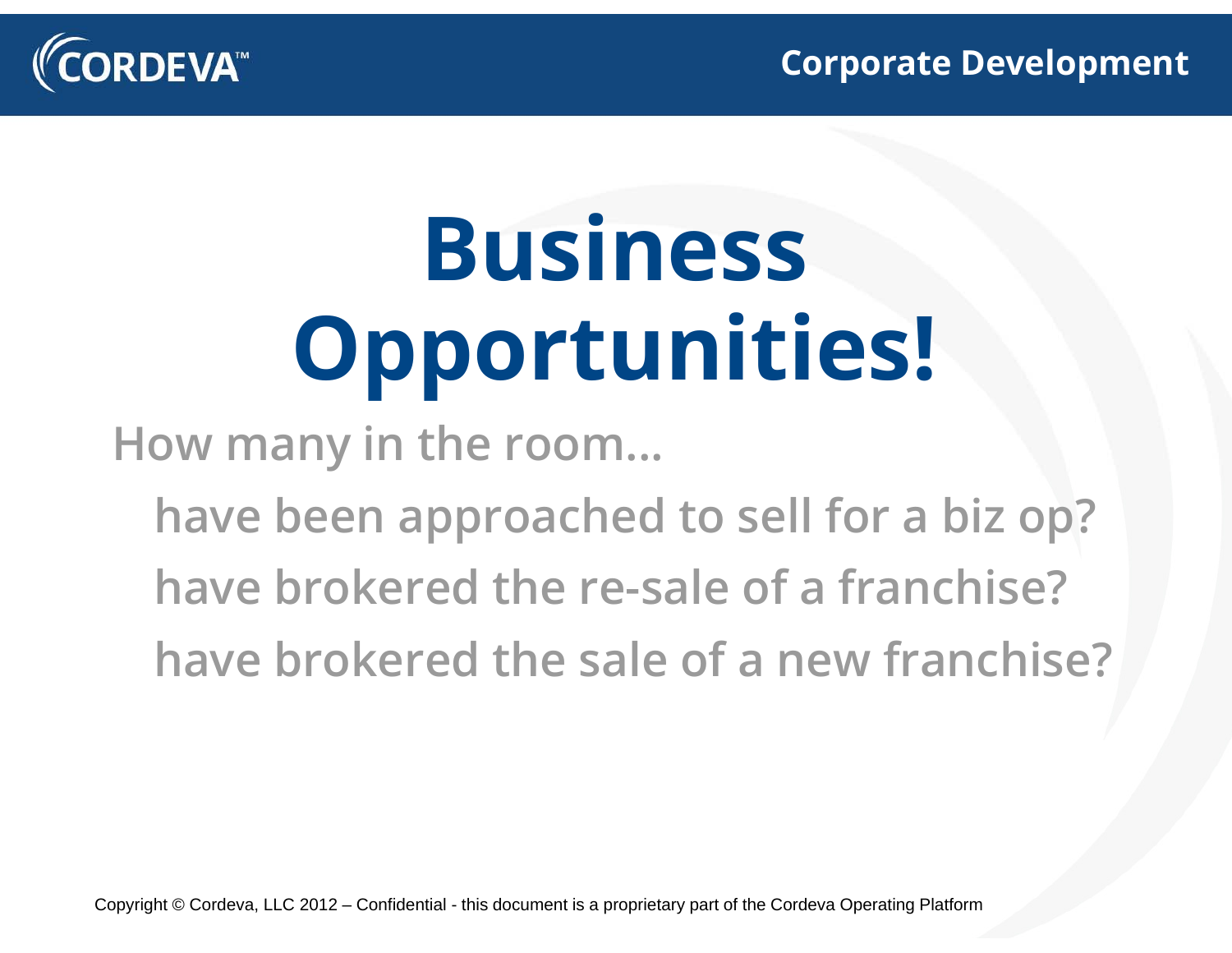

# **Business Opportunities!**

**How many in the room have heard about**

**"that next great biz op"?**

**"that next great franchise"?**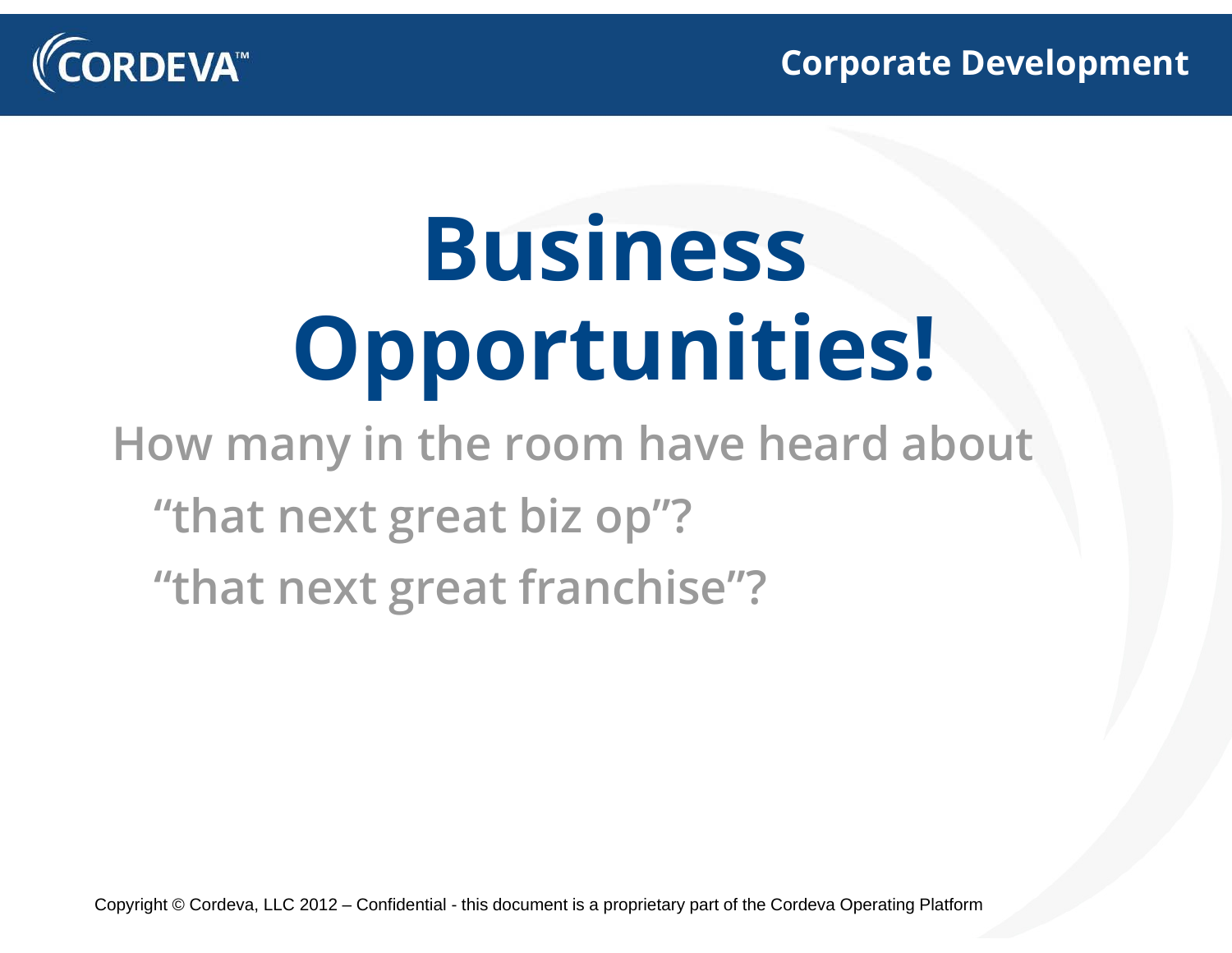

# **Agenda**

**Cordeva Franchise Consulting Models Franchising 101 Franchise Development Options Cordeva Franchise Development Franchise Development Prospects Closing Topics / Q&A**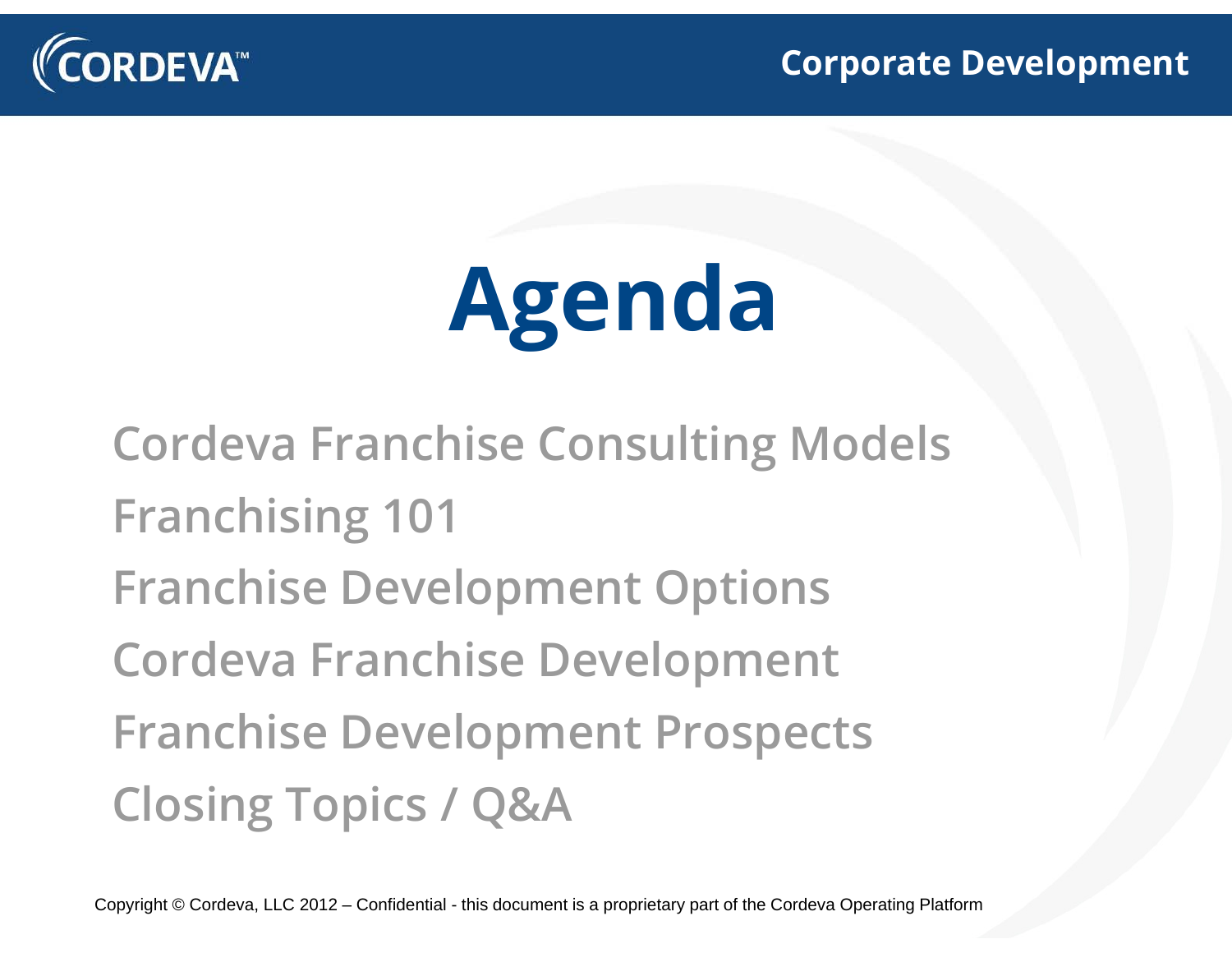

## **Franchise Consulting Service Models**

**Franchisor Development**

**Franchise Growth Audit**

**Franchise Sales Outsourcing**

**Franchise Brokerage**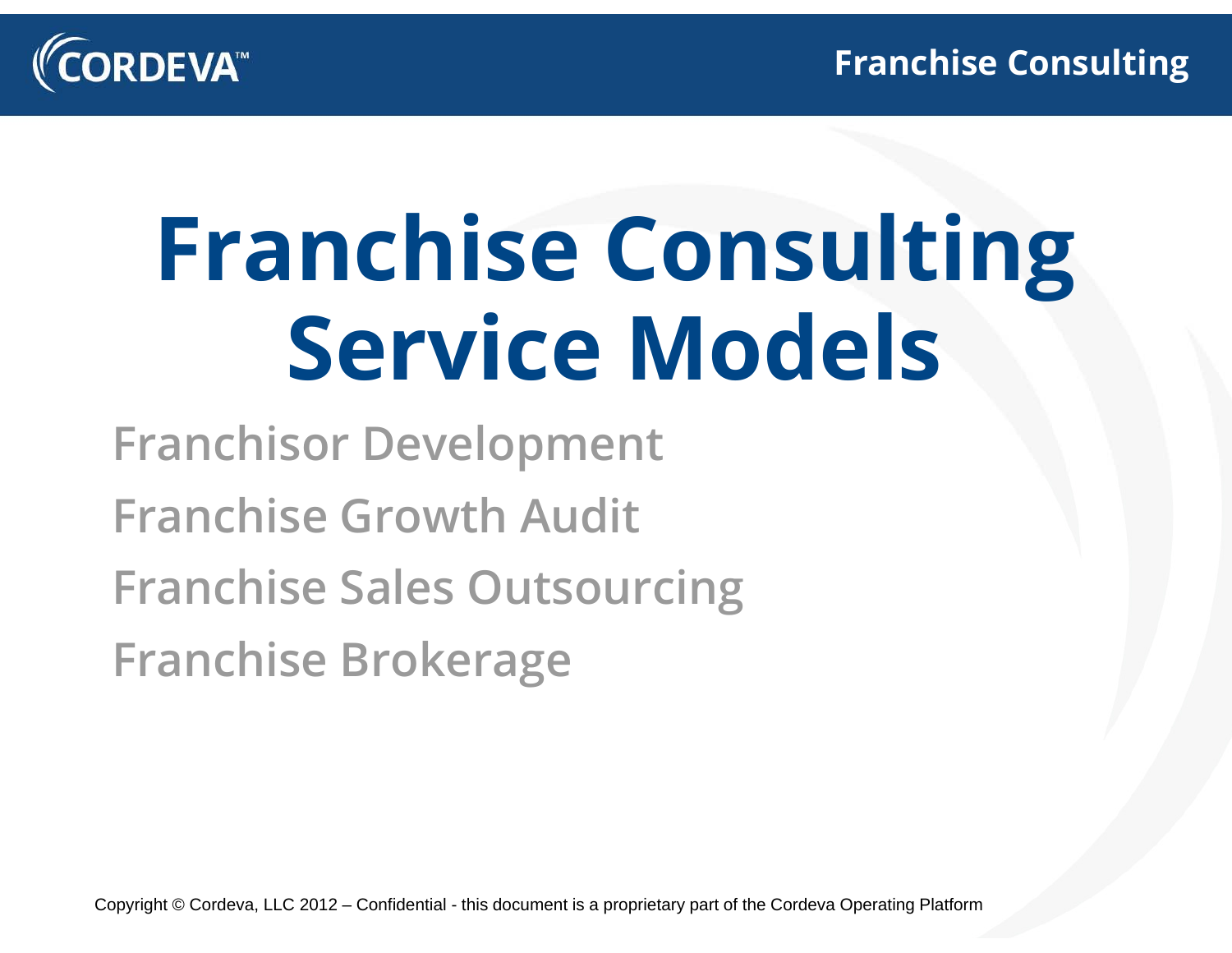



# **Franchisor Development**

**Developing a Franchise System from a concept prototype.**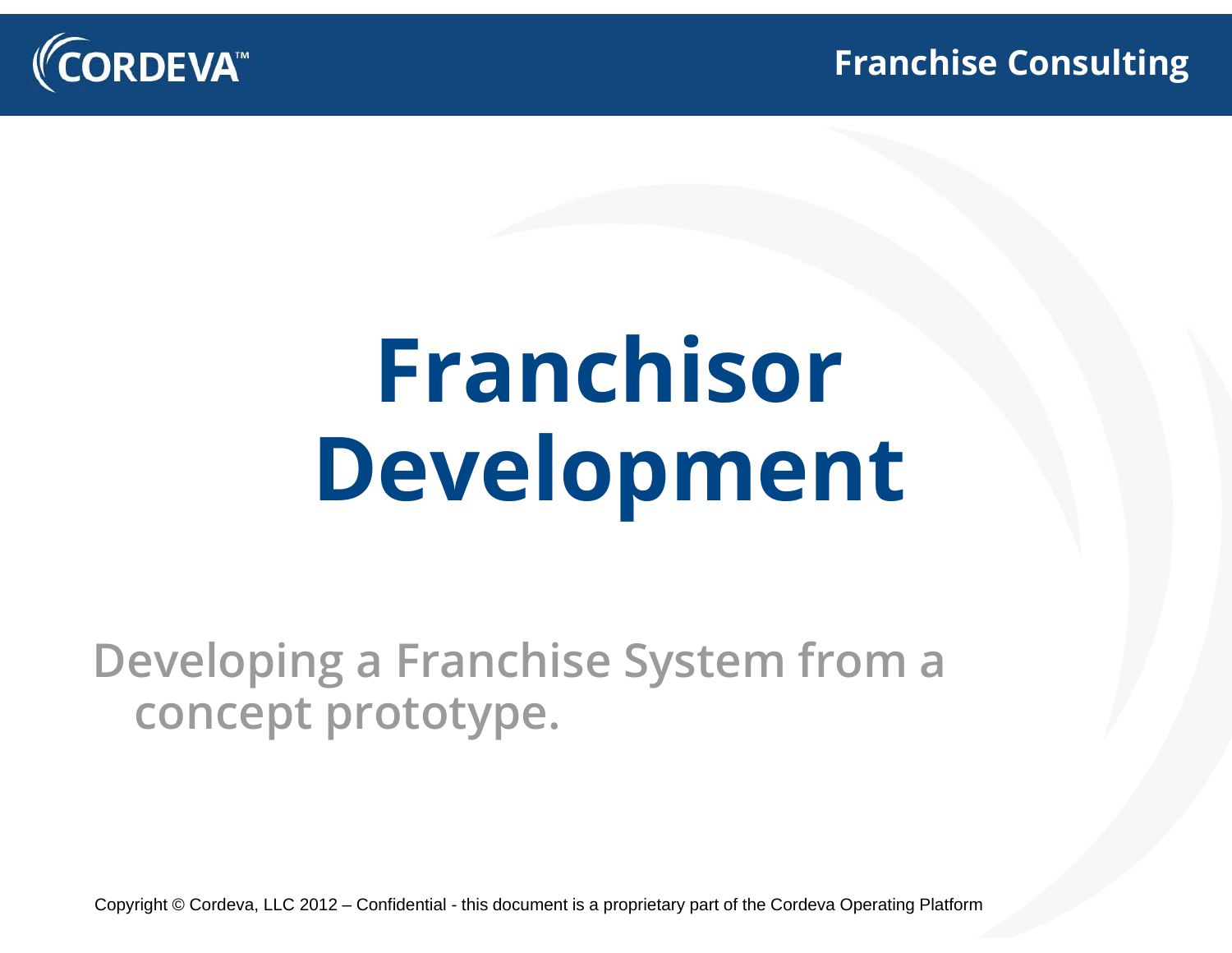



### **Franchise Growth Audit**

**Consulting with an existing Franchise System on the topics of Corporate Development, Unit Growth, and Performance.**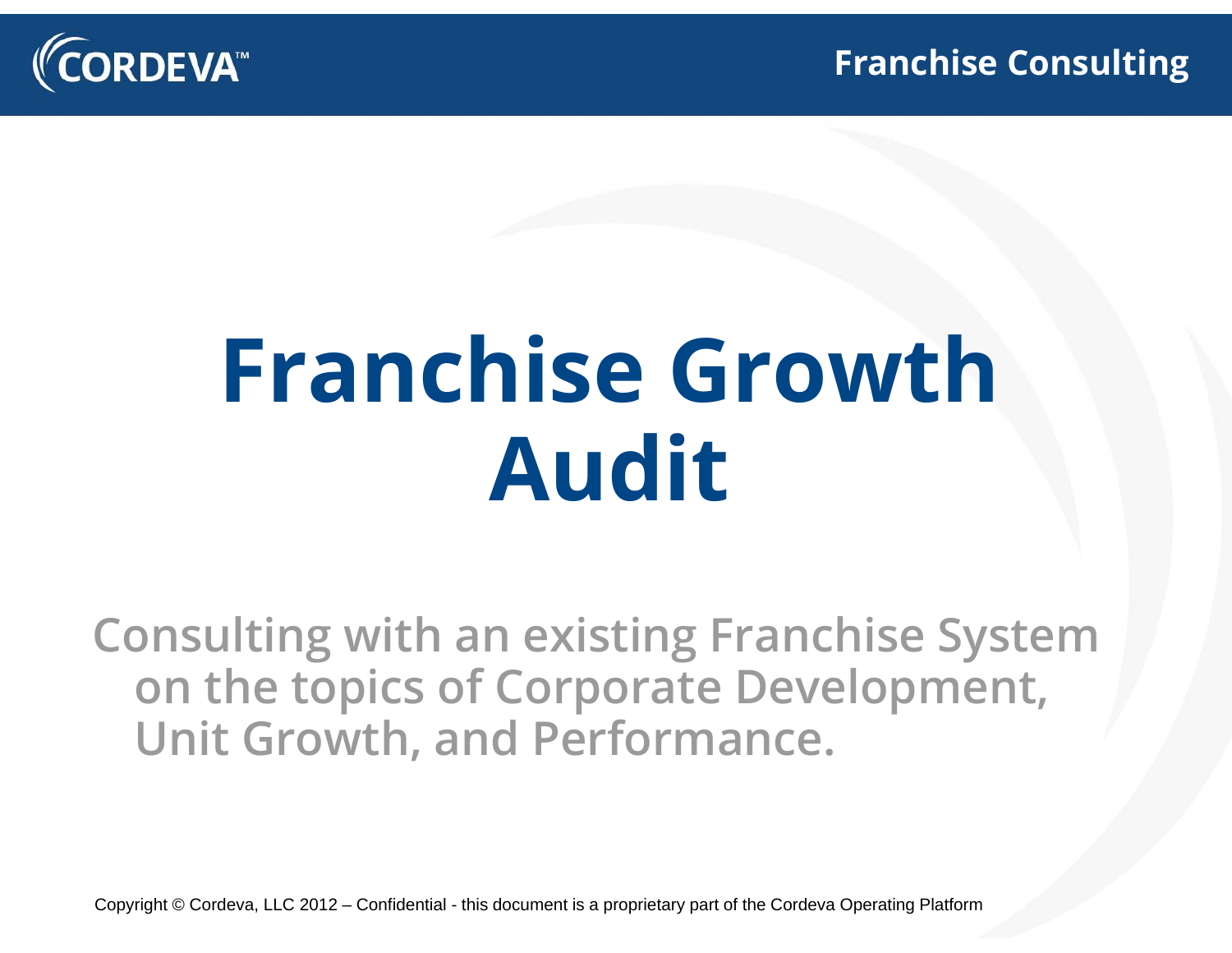

# **Franchise Sales Outsourcing**

**Outsourcing of the Franchise Development Director role to a qualified Franchise Recruiter.**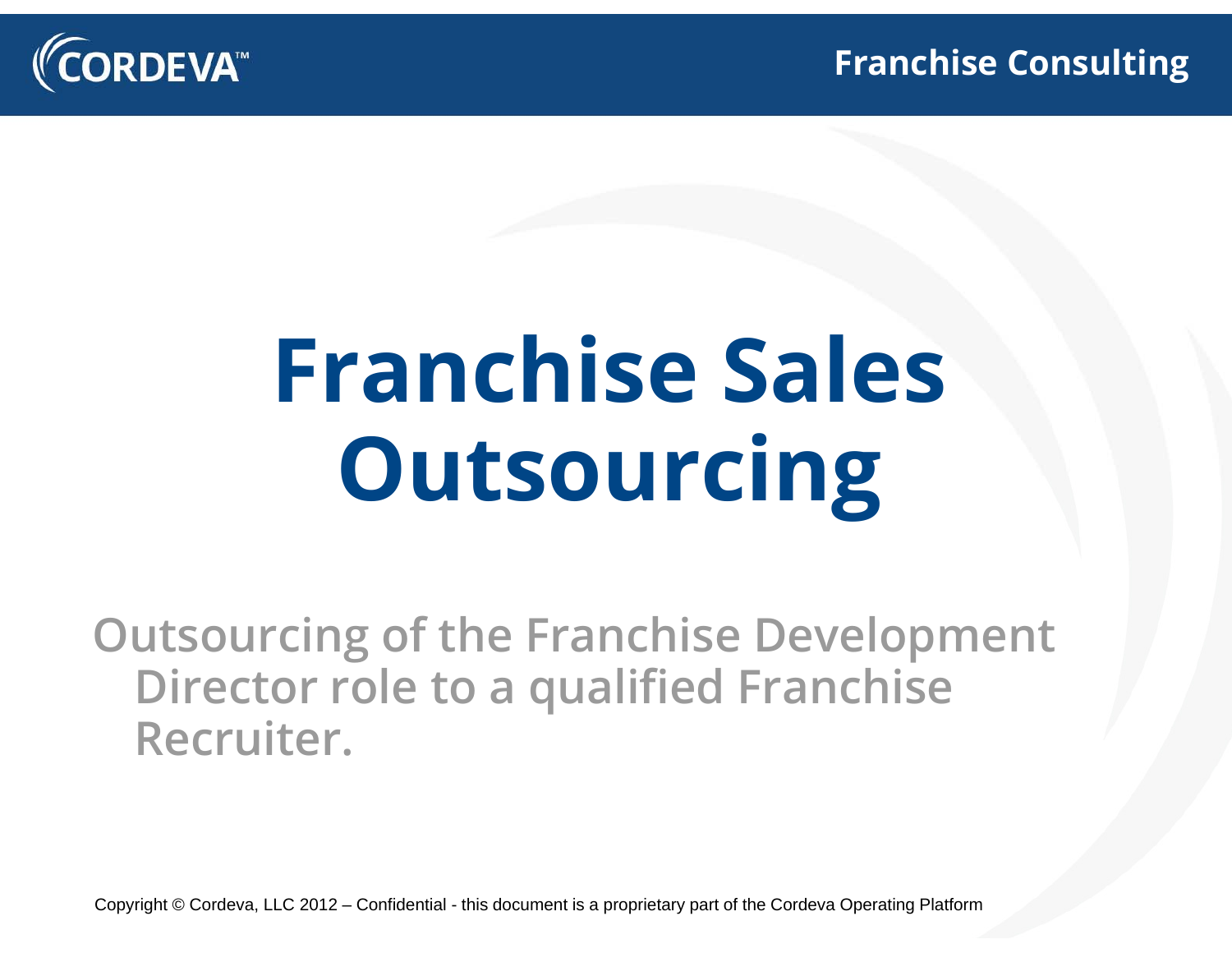

# **Franchise Brokerage**

#### **Matchmaking franchise buyers to franchisors.**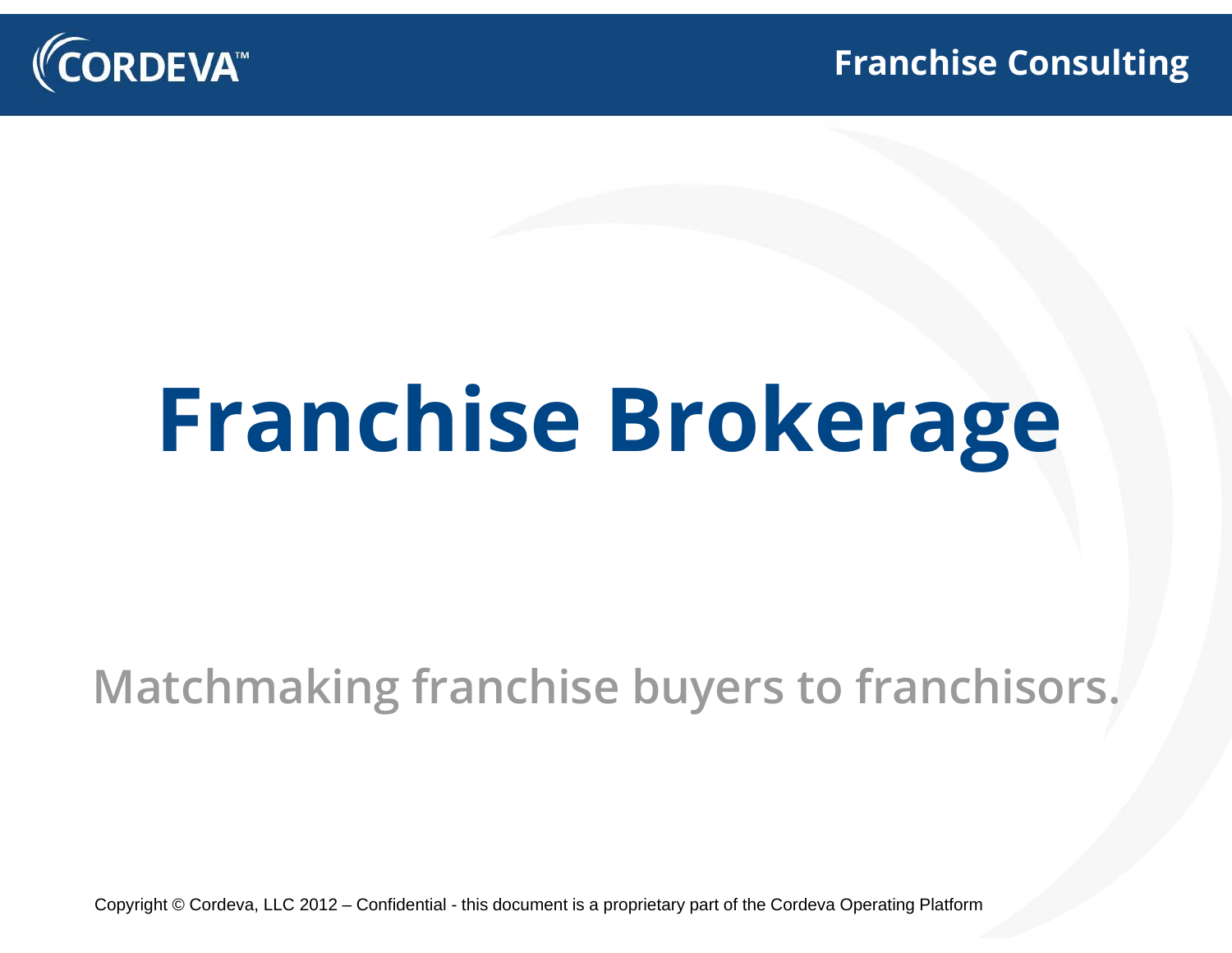

# **Business Opportunity Packaging**

**Franchising**

**Licensing**

**Biz Ops**

**Sales Channels**

**Distributor/Dealership**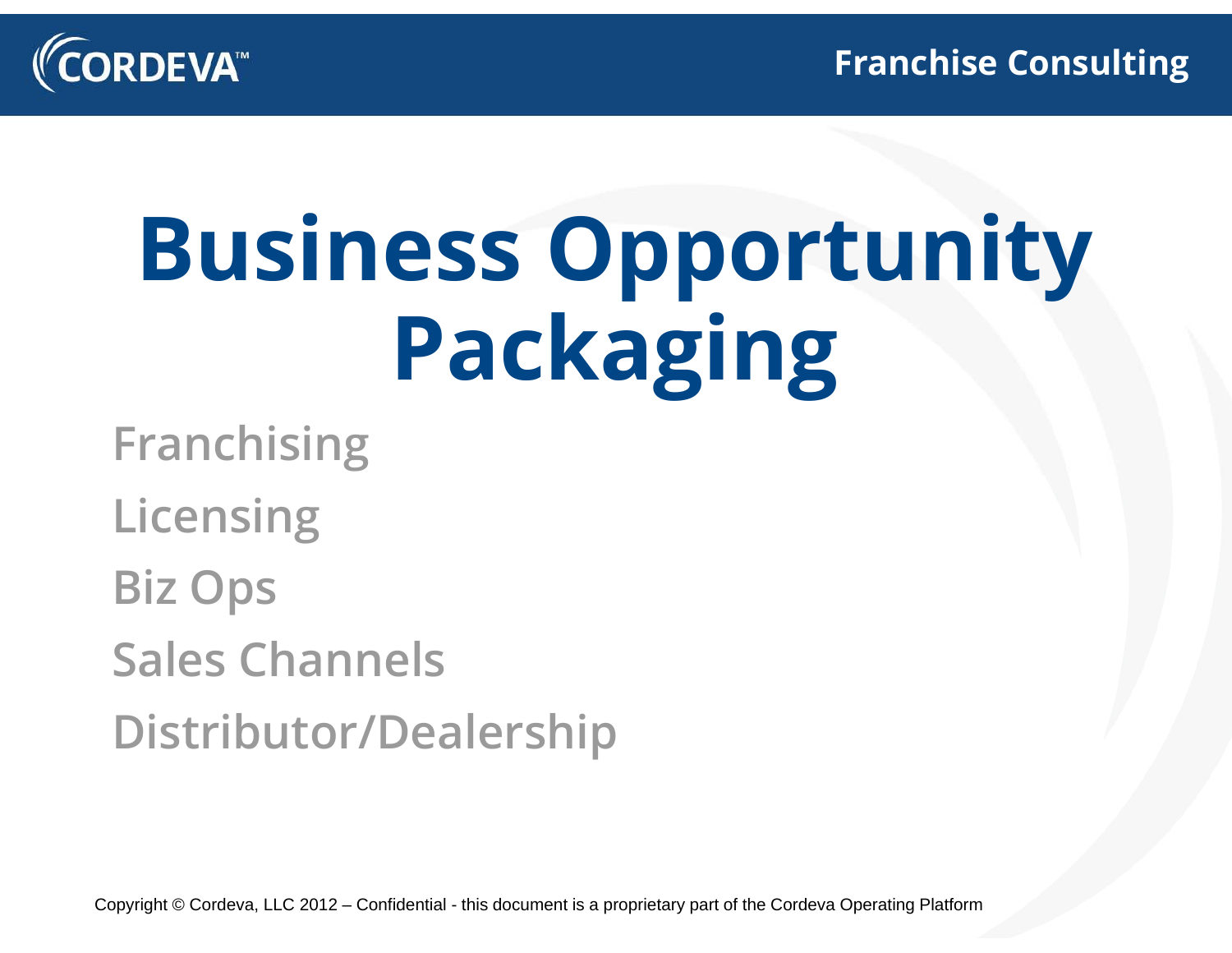

# **Franchising 101**

- **FTC Definition of a Franchise:**
	- **Trademark or Tradename**
	- **System or Support**
	- **Fee or Royalty**

#### **FTC Requirement – Franchise Disclosure Document (FDD)**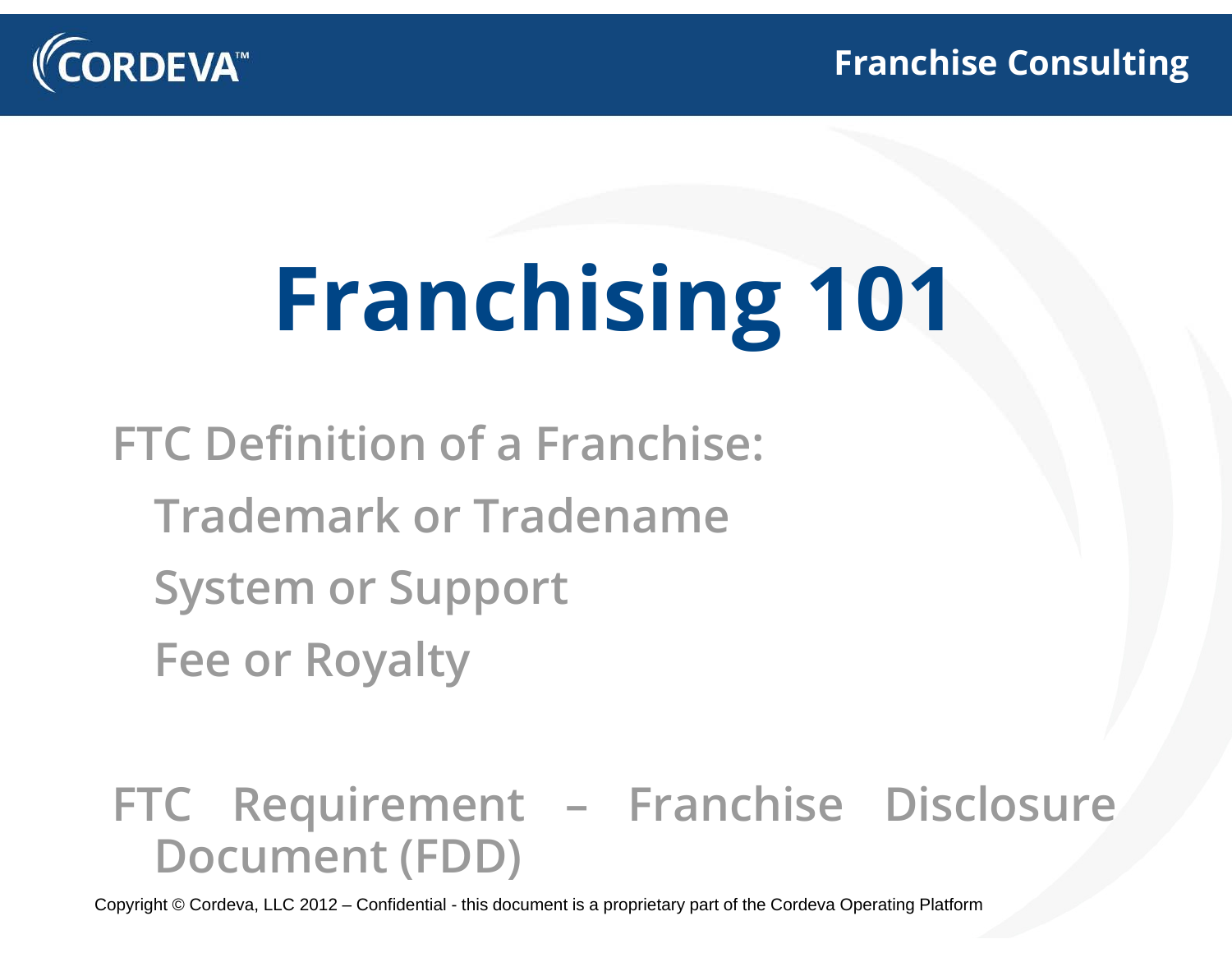

### **Accidental Franchise**

**Presence of Franchise Elements: Trademark or TradenameSystem or Support Fee or Royalty**

#### **WITHOUT A COMPLIANT DISCLOSURE!**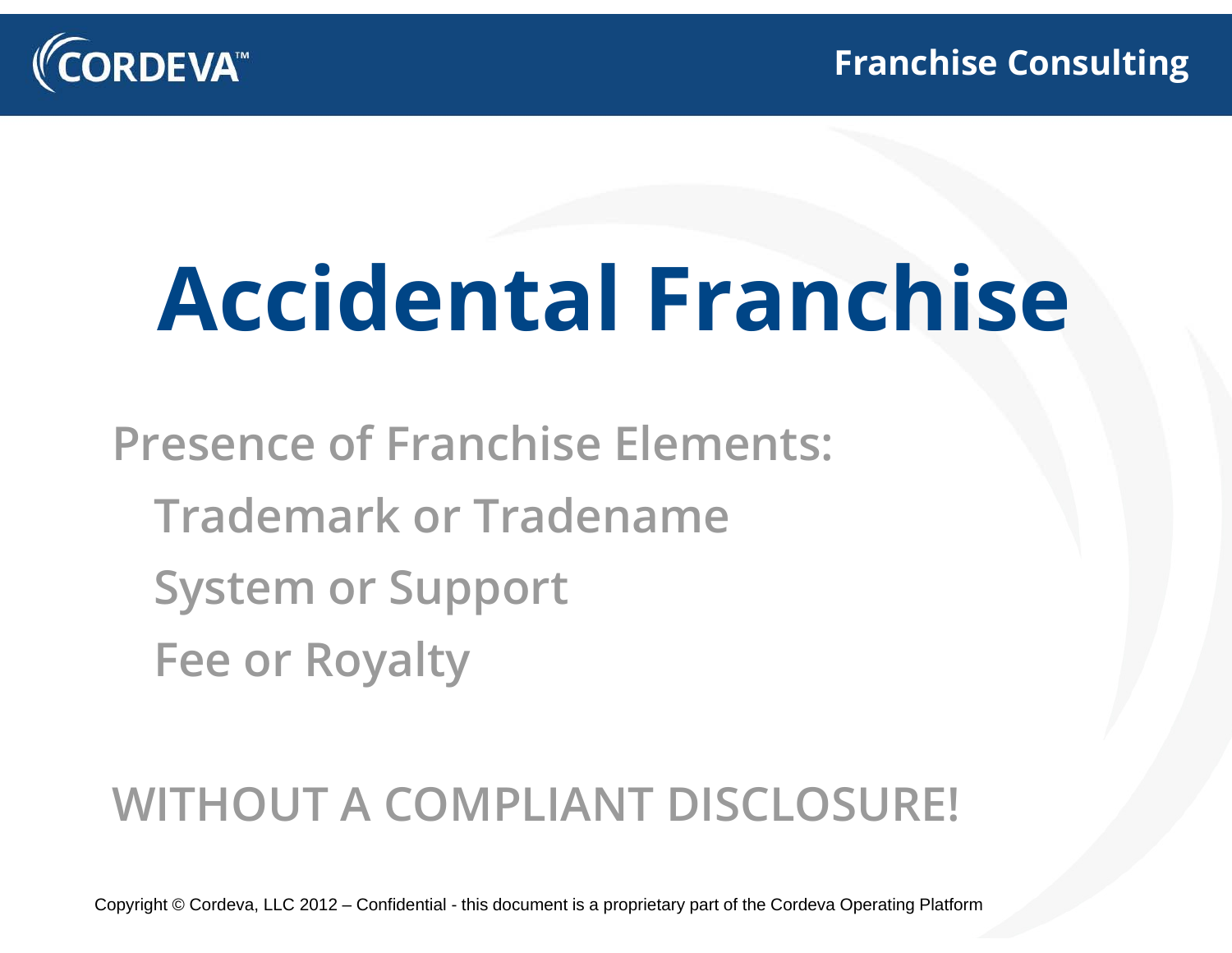

### **Practical Considerations**

#### **FDD**

**Franchise Agreement**

**Related Contracts**

**Operations Manual (Training Manual) Strategic Growth Plan**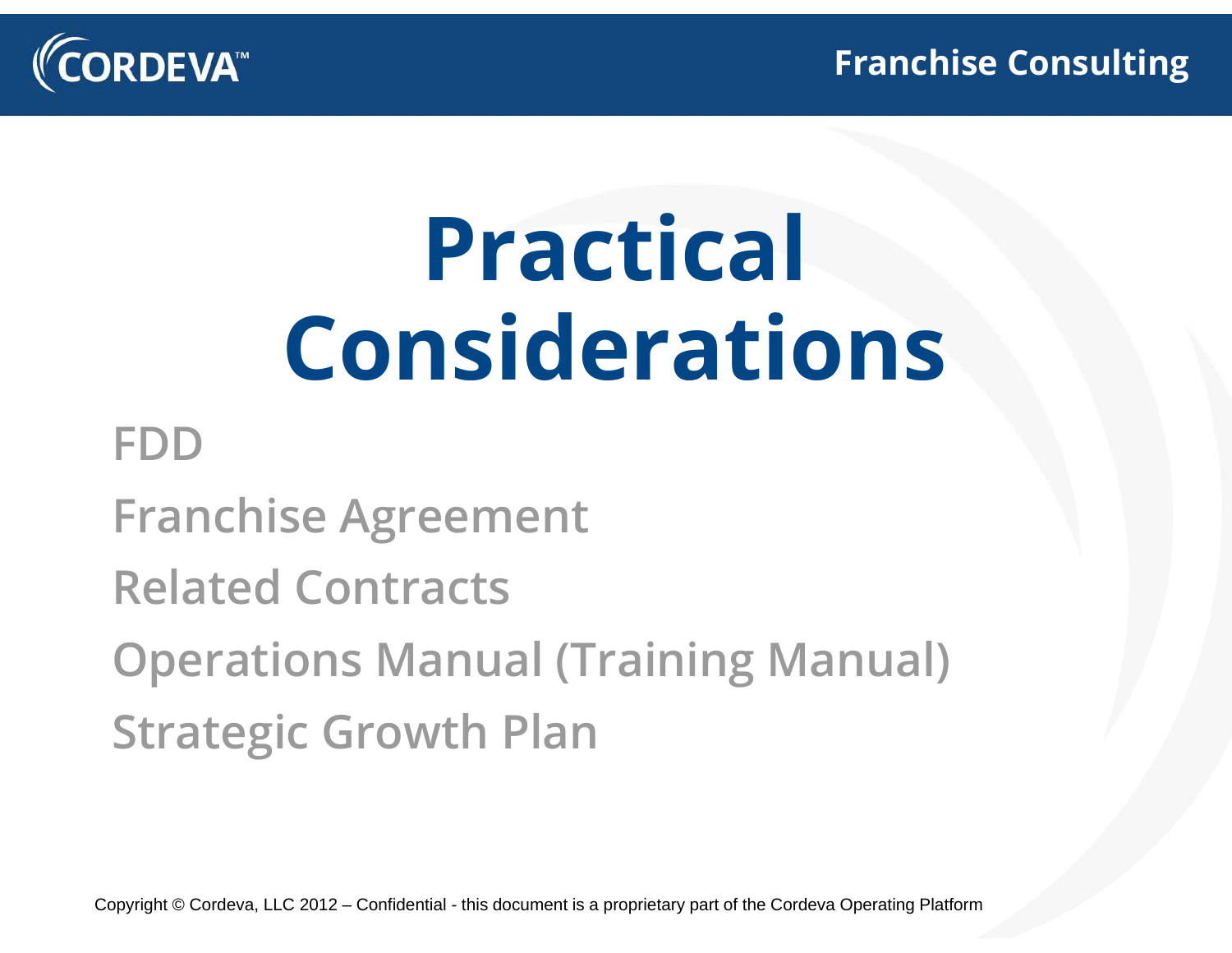

#### **FDD**

**23 points of federally required disclosure Item-6 FeesItem-7 Initial Investment Item-11 Franchisor's Obligations Item-19 Earnings Claim or Financial Performance Representation (FPR)**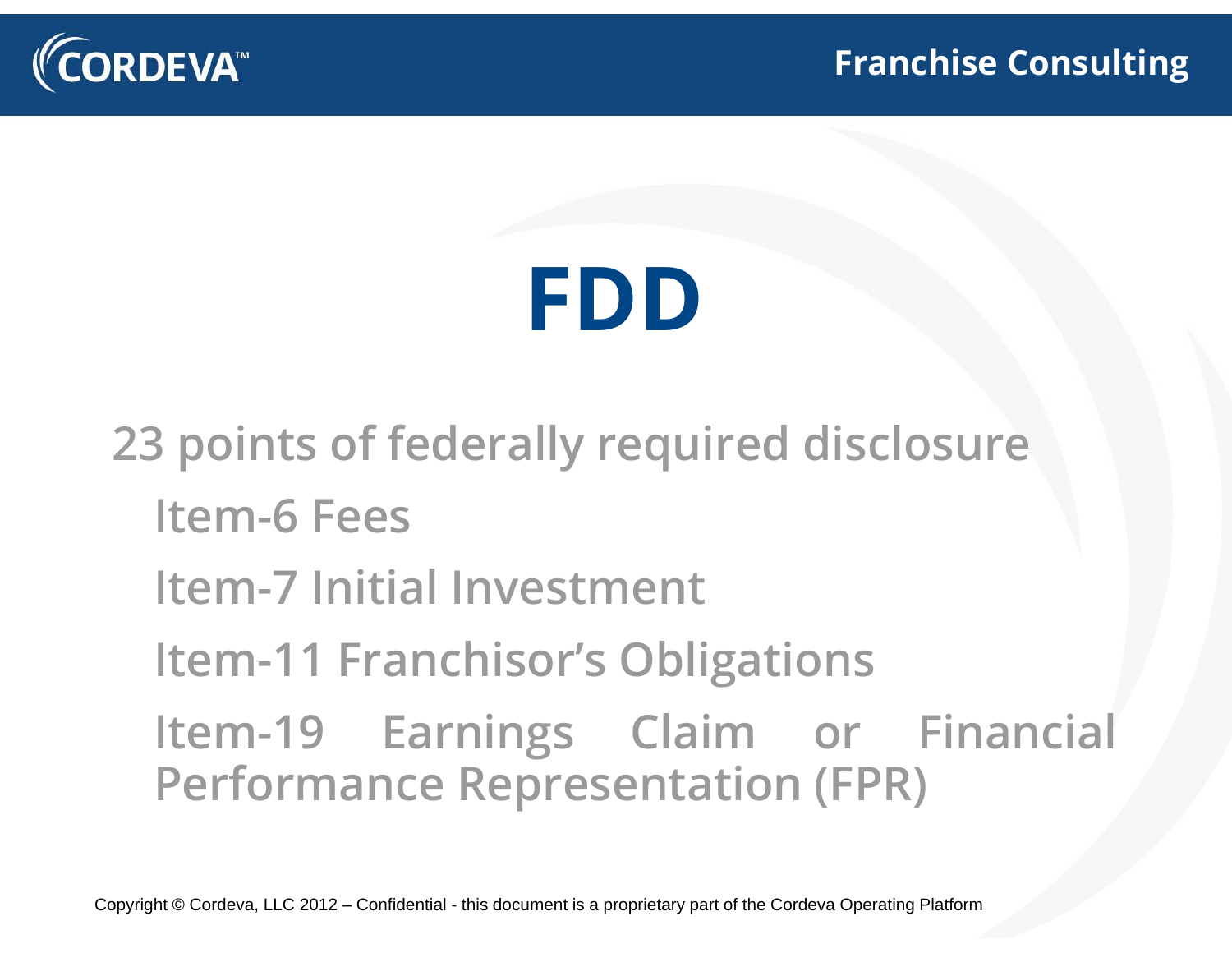

# **Franchise Agreement**

**Licensing Agreement that grants the use of <sup>a</sup> complete business model**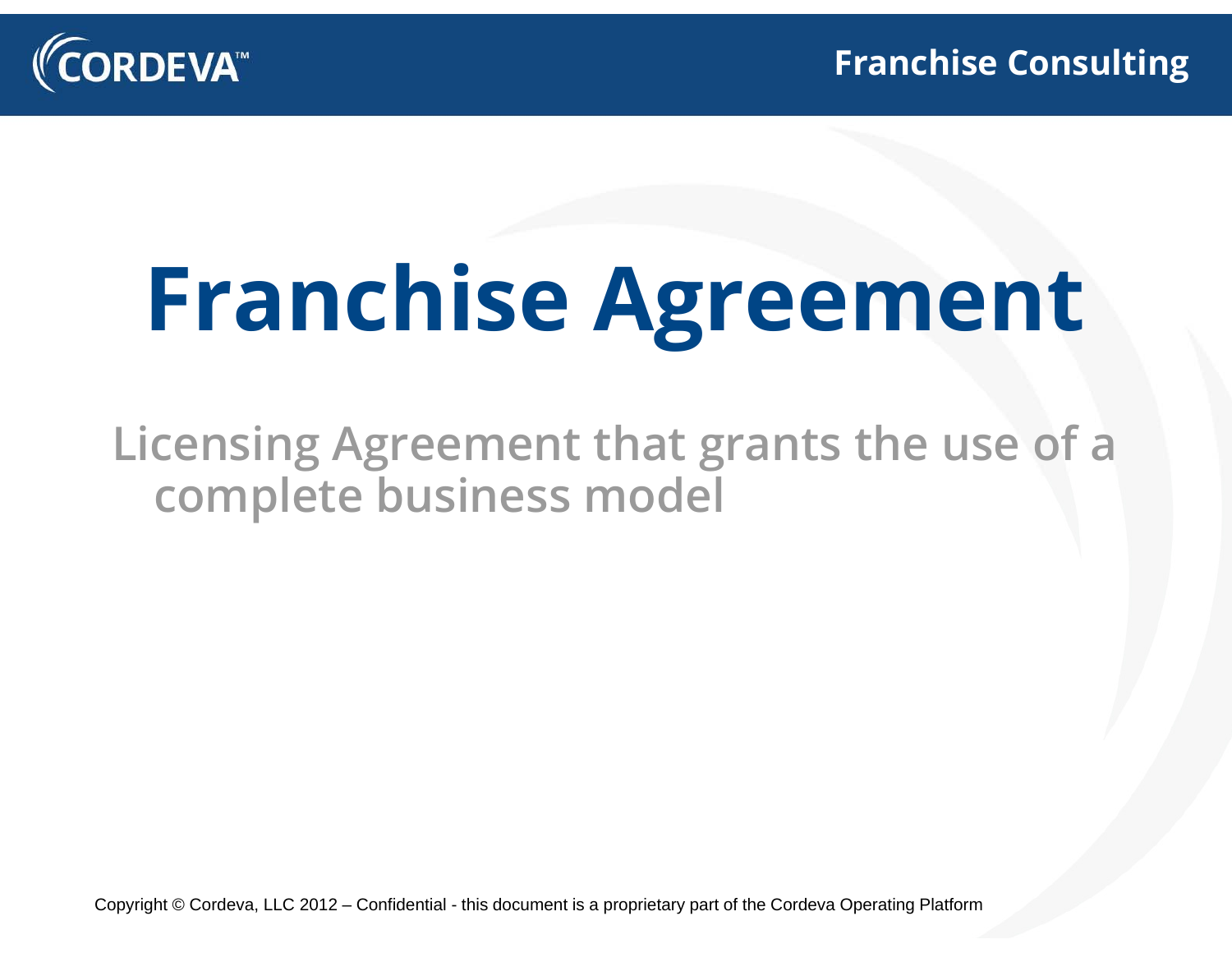

### **Related Contracts**

**Non-EVERYTHING (compete, disclosure, interference, etc) Assignment of Telephone/Domain Personal GuaranteesTermination/ReleasePromissory Note**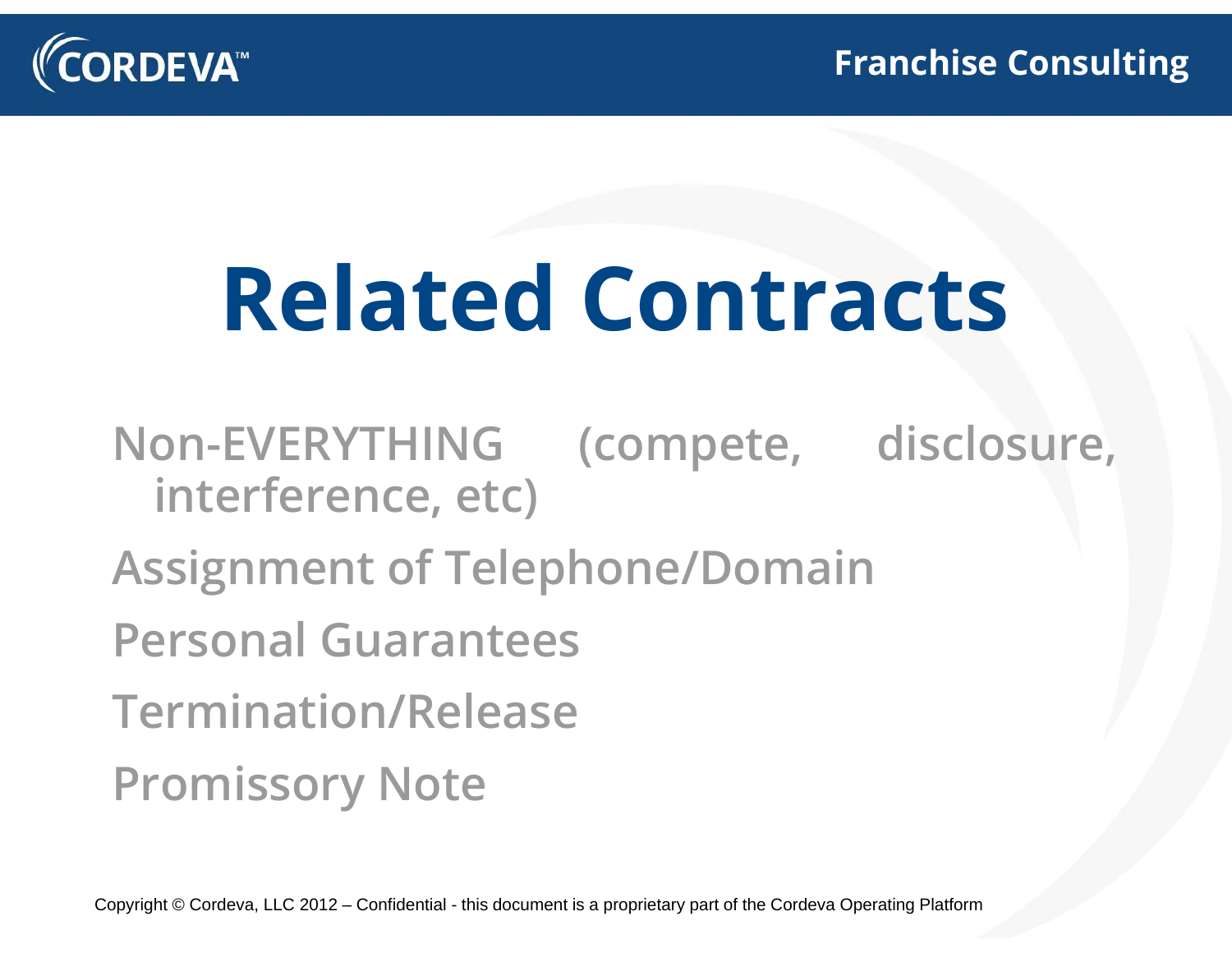

## **Operations Manual**

**Can also be the training manual Virtual / PrintedContent**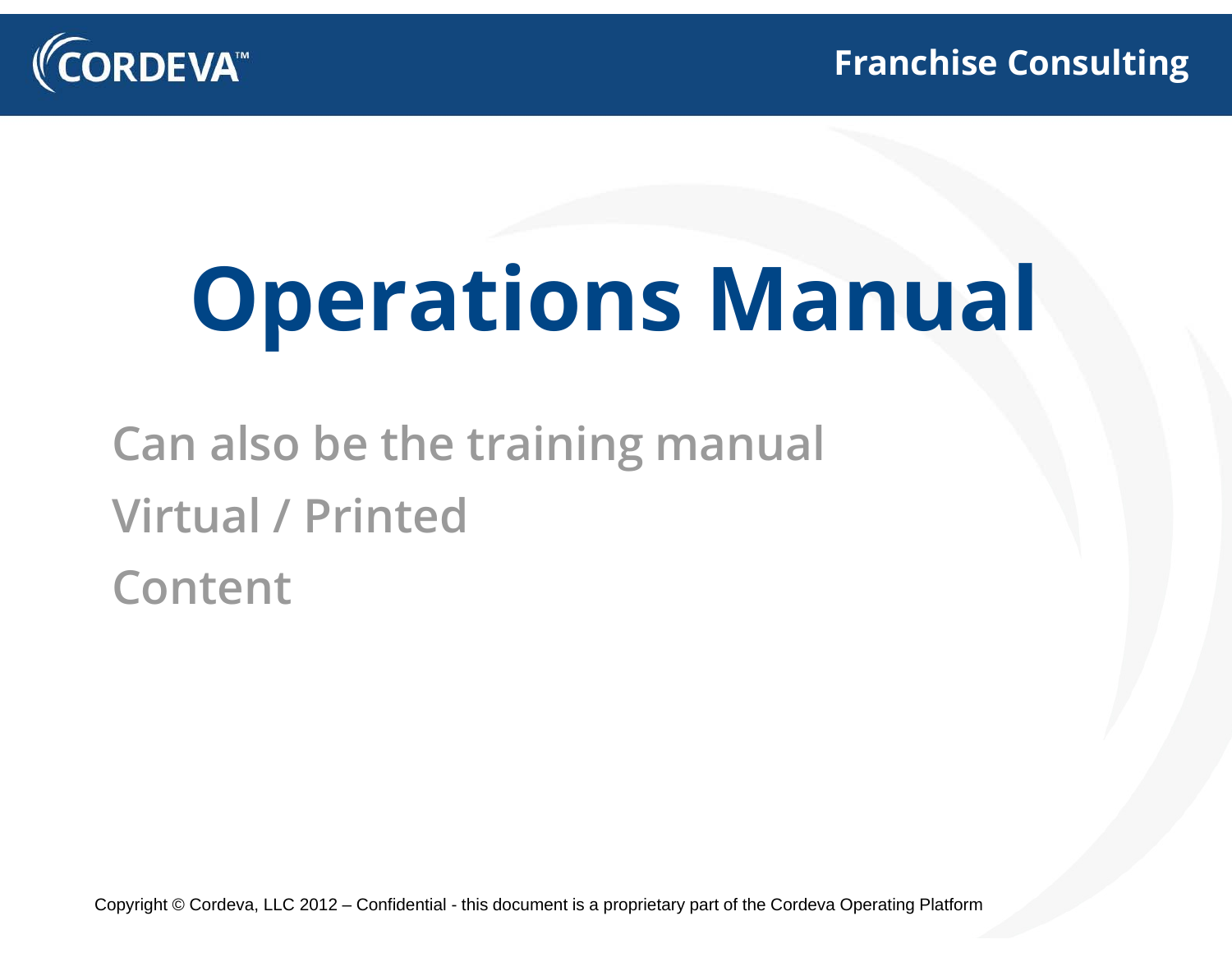

# **Strategic Growth Plan**

**Culture – Purpose / Values Franchisor Pro-FormaTactical Lead GenerationHome Office InfrastructureFranchise Compliance & Sales Training**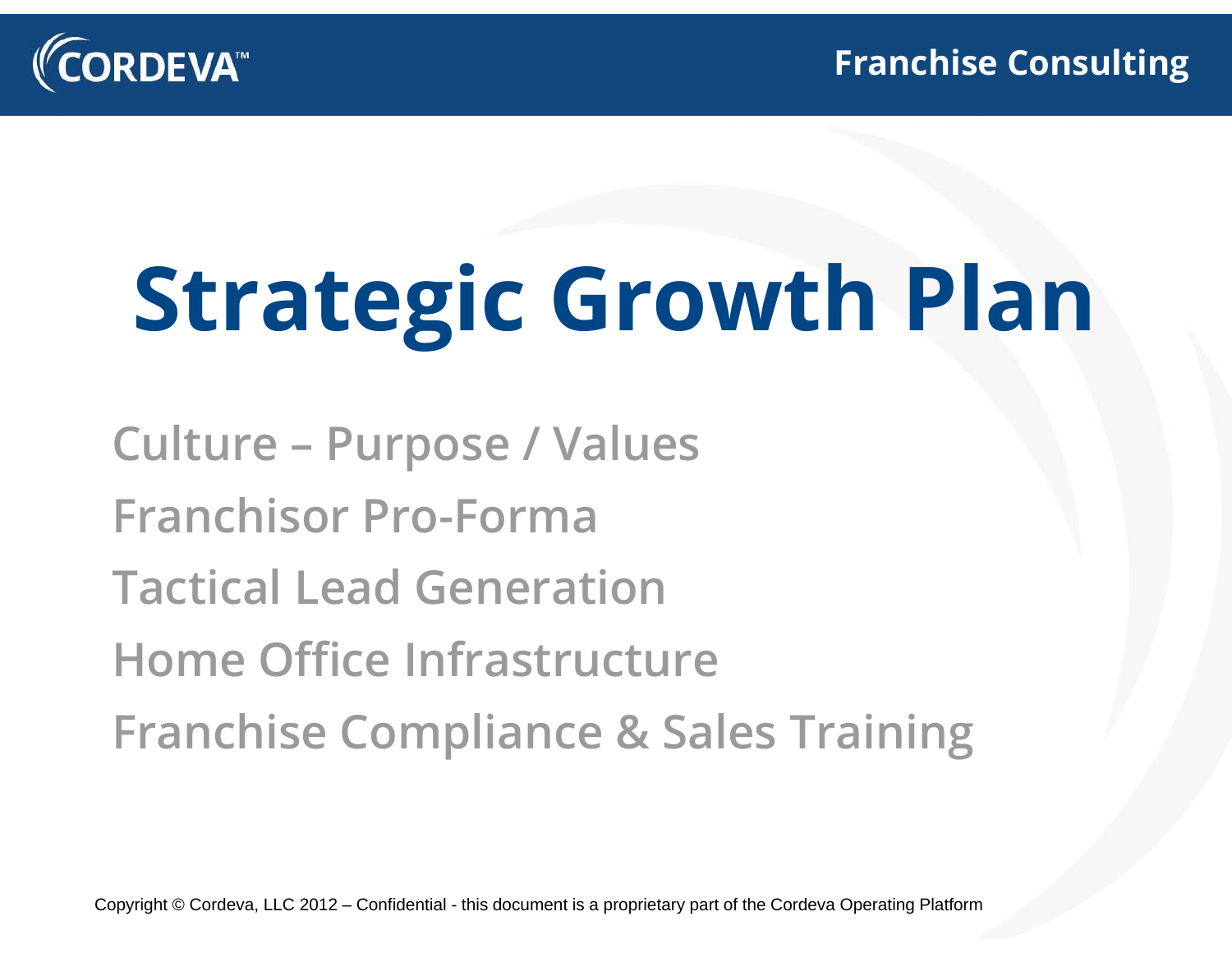

### **Franchise Development Options**

- **Law Firm – specialist vs. generalist law firms \$20k-\$40k**
- **DIY – templates online**

**Free?**

**Consultants – Level of service\$20k-\$100k**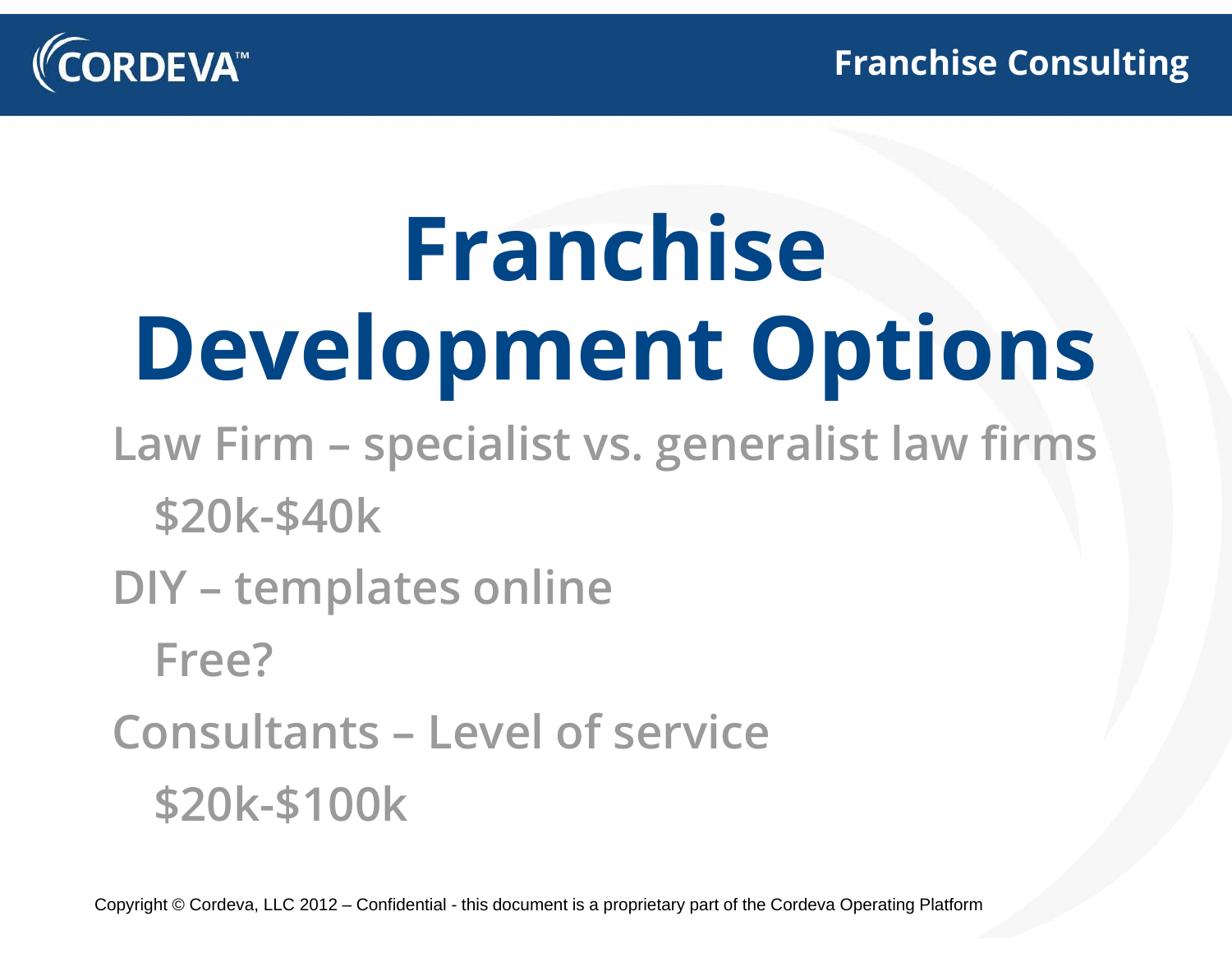

# **Cordeva Franchisor Development**

**Franchise Readiness Assessment**

#### **FDD/FA/RC**

#### **Tactical Lead Generation Plan andDeliverables**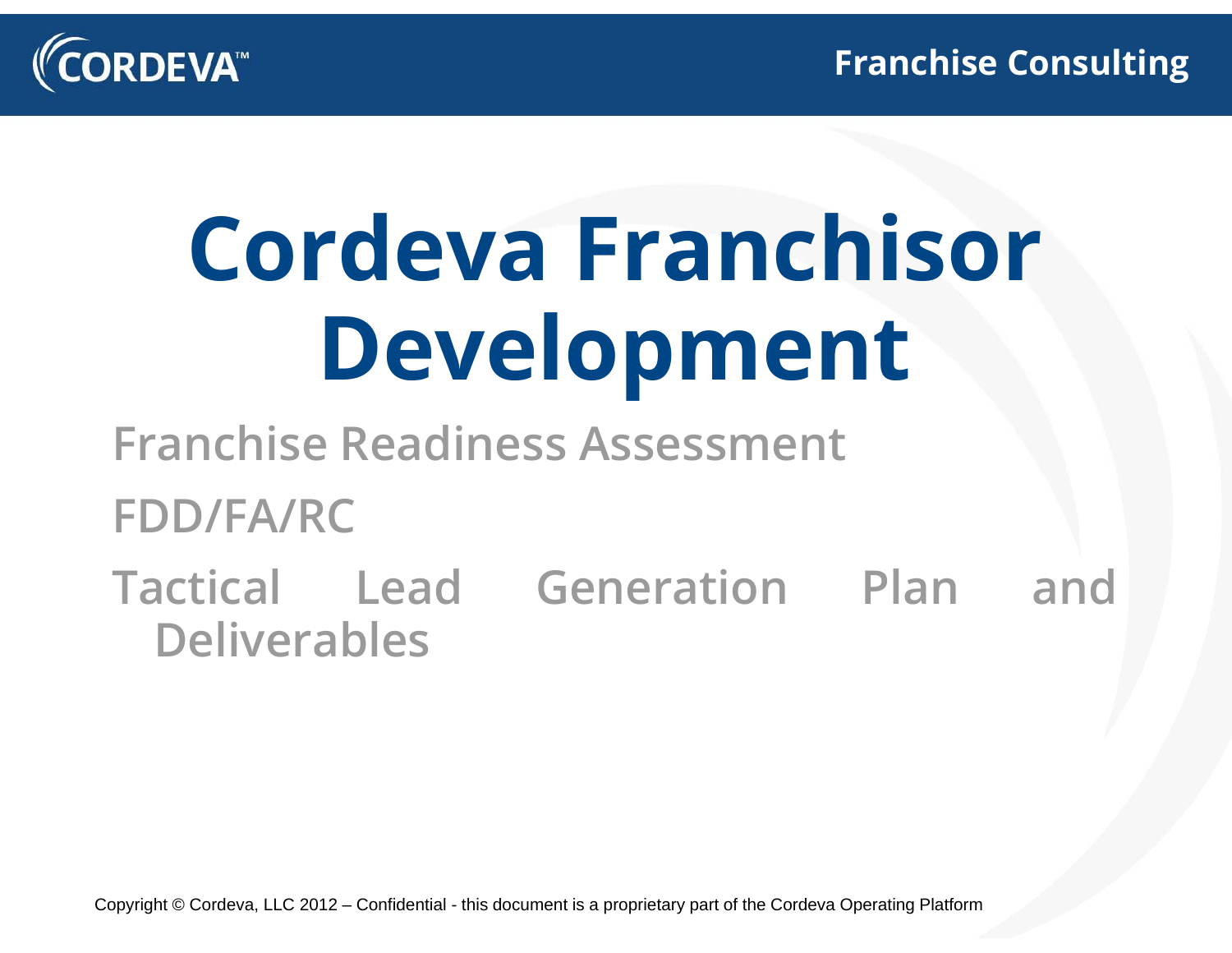

## **Franchise Readiness Assessment**

- **100+ point Assessment on Key Results Areas Competitive Research Management Report**
- **Franchisee and Franchisor Pro-formas**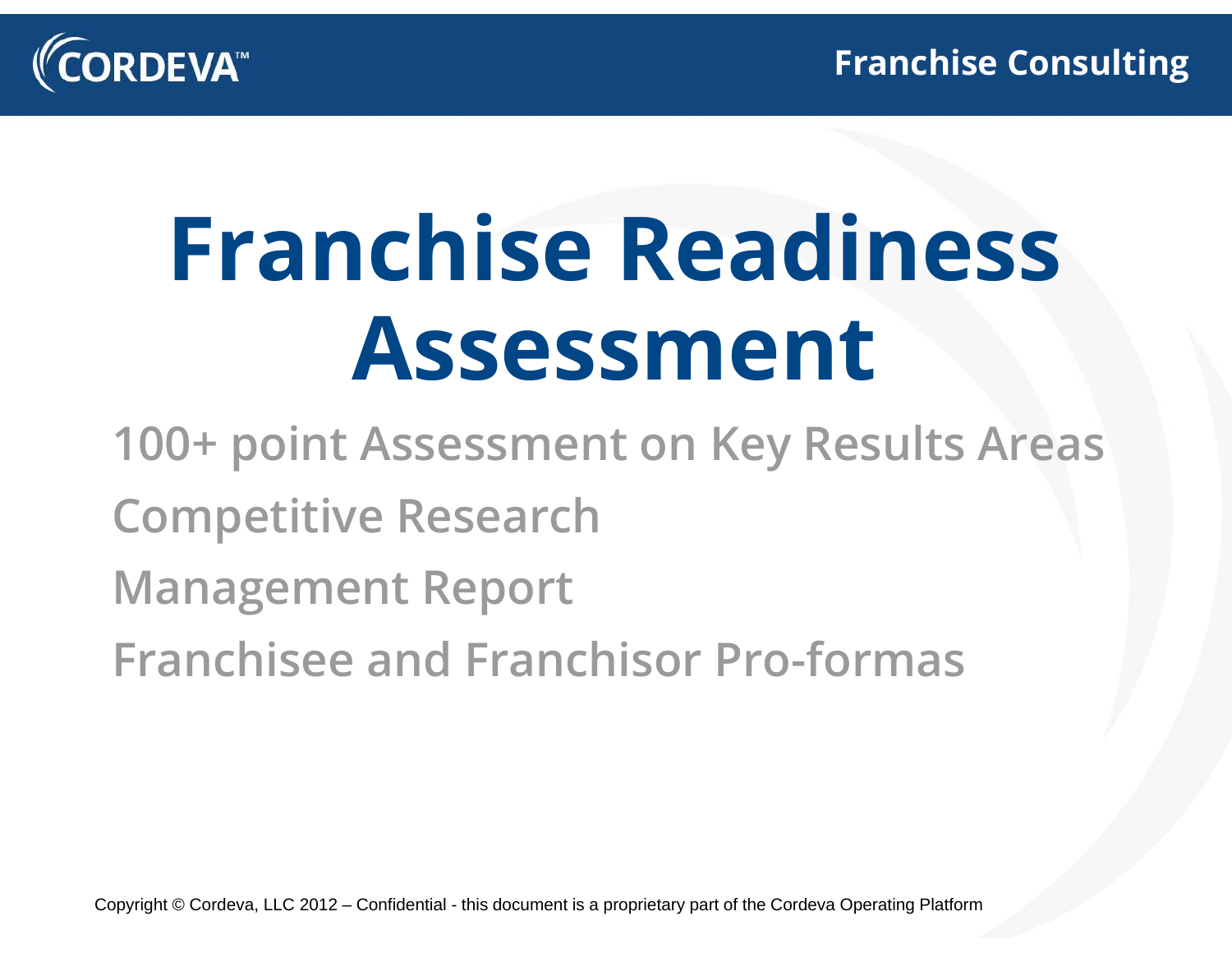

# **Key Results Areas**

**Vision/CulturePrototype/Concept Brand/Image Technology**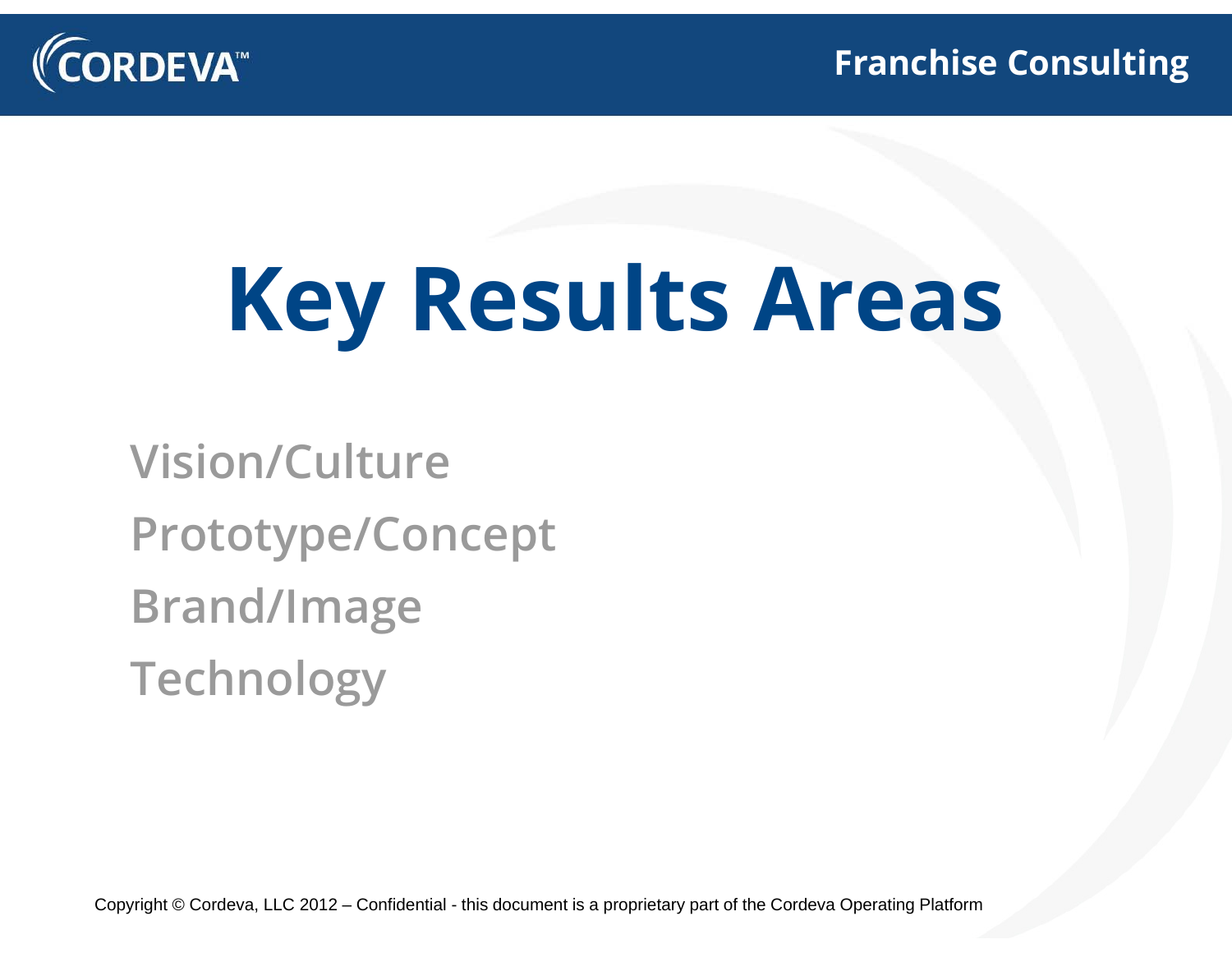

# **Key Results Areas**

#### **Unit Level Sales and Marketing Home Office Support Biz Op Compliance (FTC and state) Franchise Sales**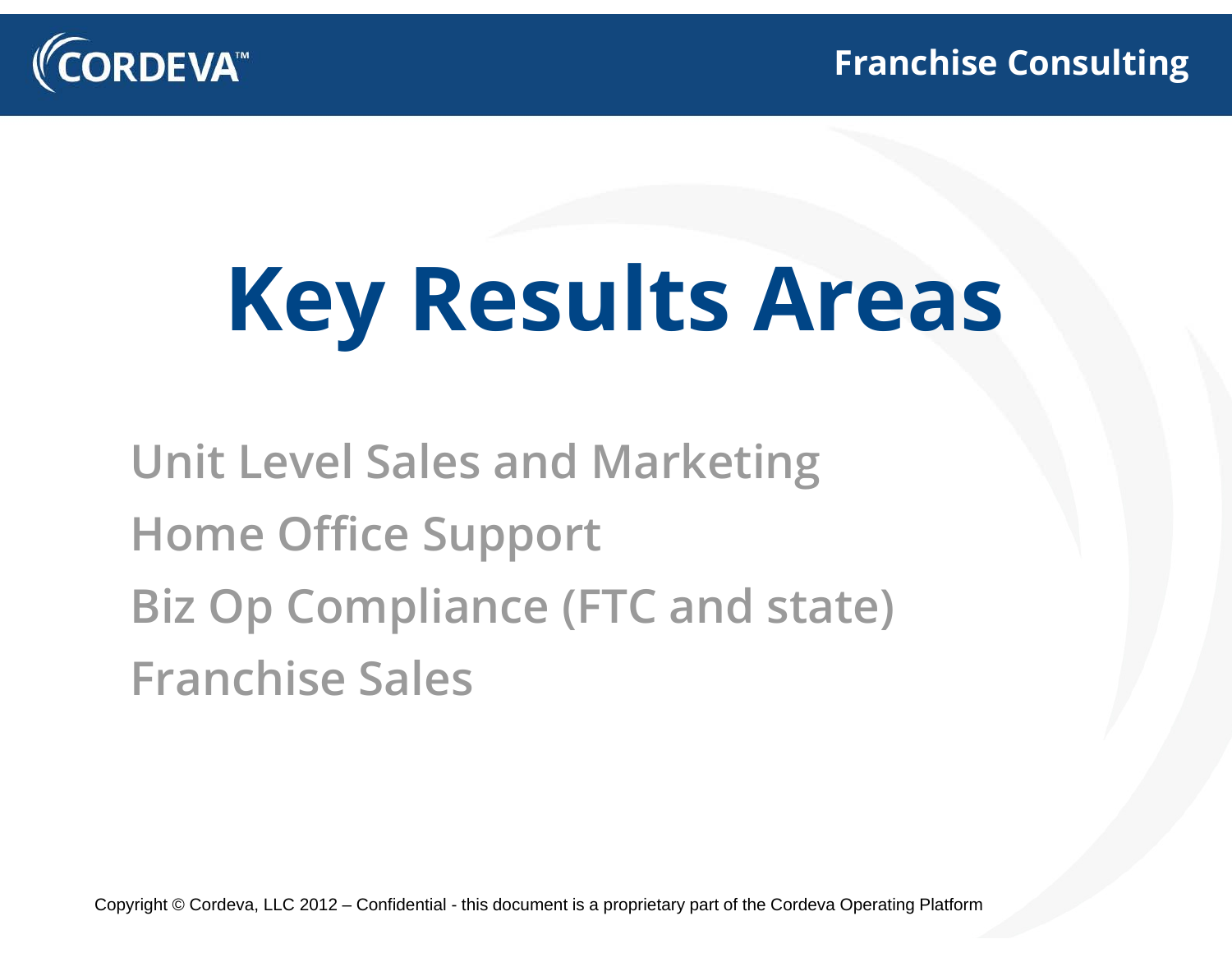

#### **FDD/FA/RC**

**Law firm partnerships**

**We work on all of the** *non-legal business* **aspects of these contracts.**

**Law firm partner works with all** *legal* **aspects of these contracts.**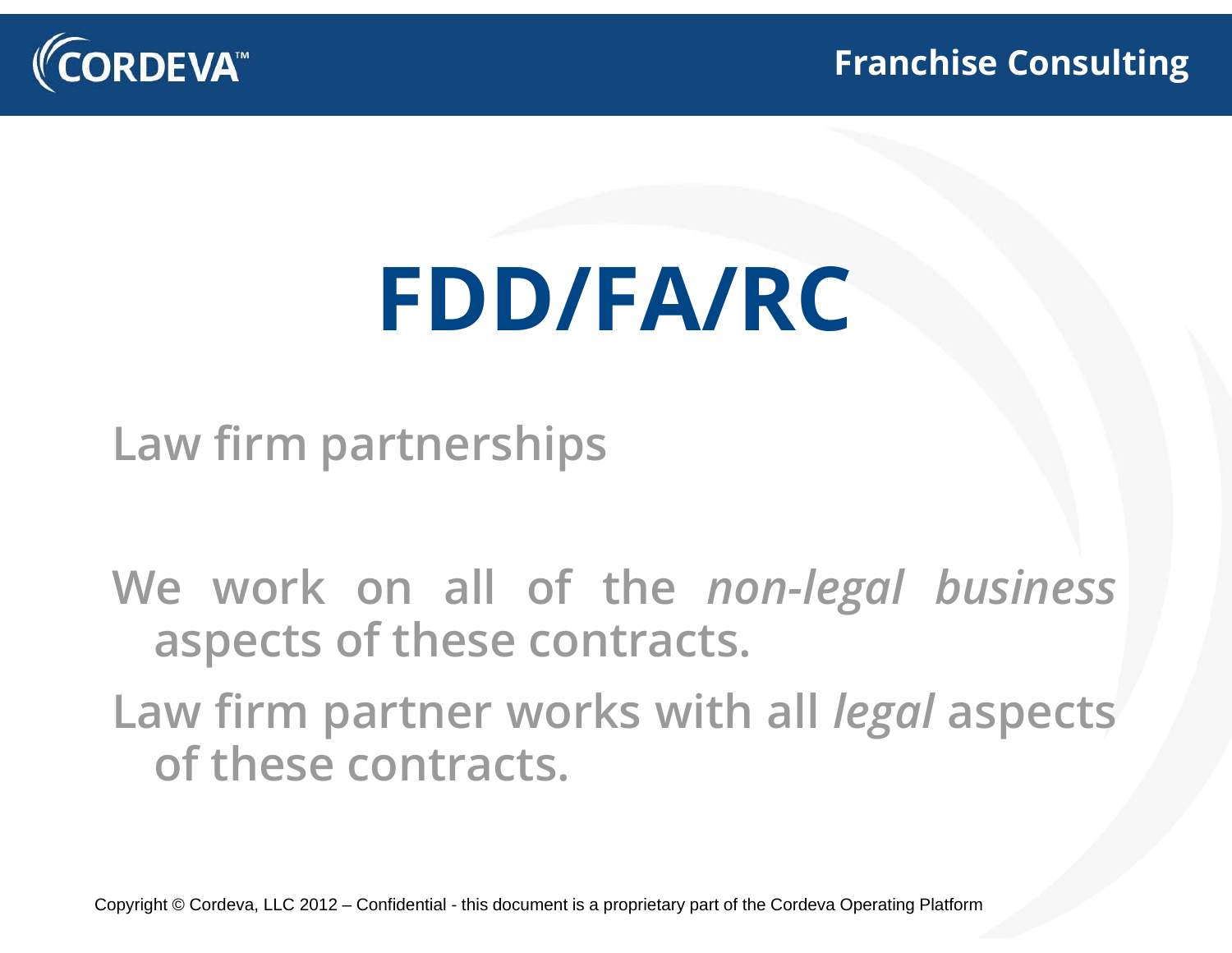

## **Tactical Lead Generation**

**Tactical Lead Generation Plan**

**Buyer Profile**

**Lead Generation Format**

**Tactical Lead Generation Deliverables Sales Collateral (webinar, brochure, etc) Website**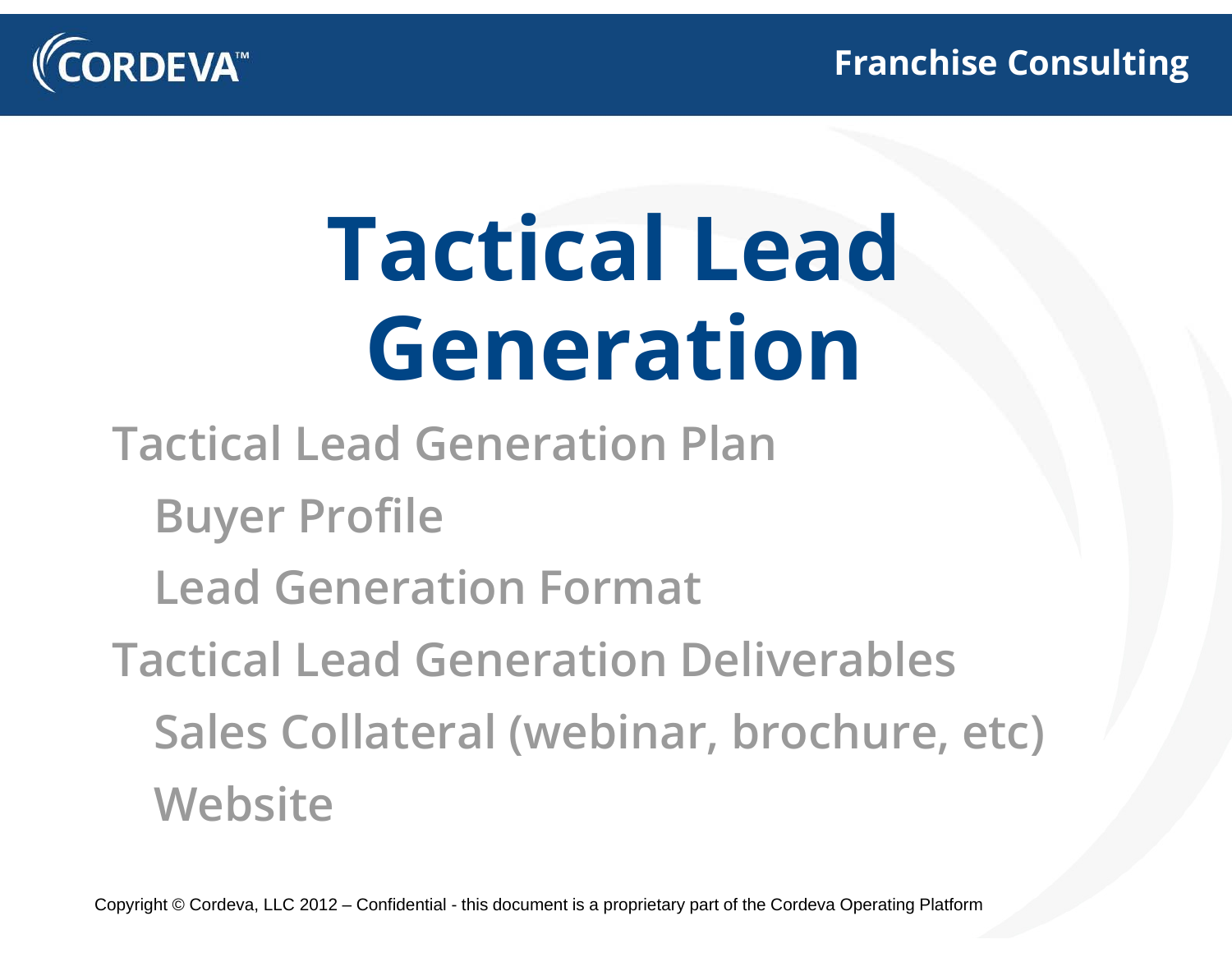

# **Franchise Development Prospects**

**Multiple Locations / scalable model Brand Identity Successful prototype \$30-\$50k of cash to invest**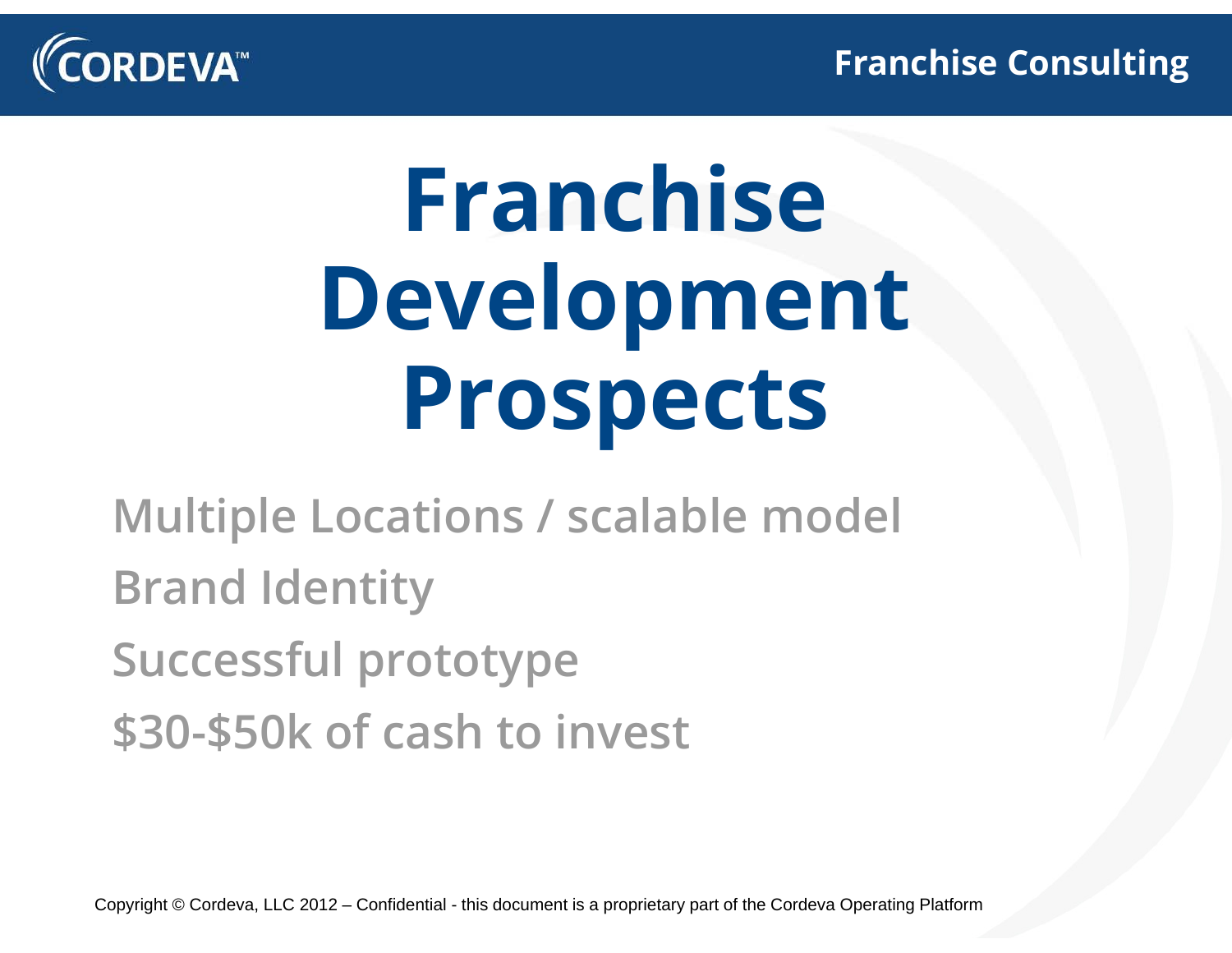

# **Franchise Development Prospects**

**"Have you ever considered franchising your business?"**

**We Pay Referral Fees!**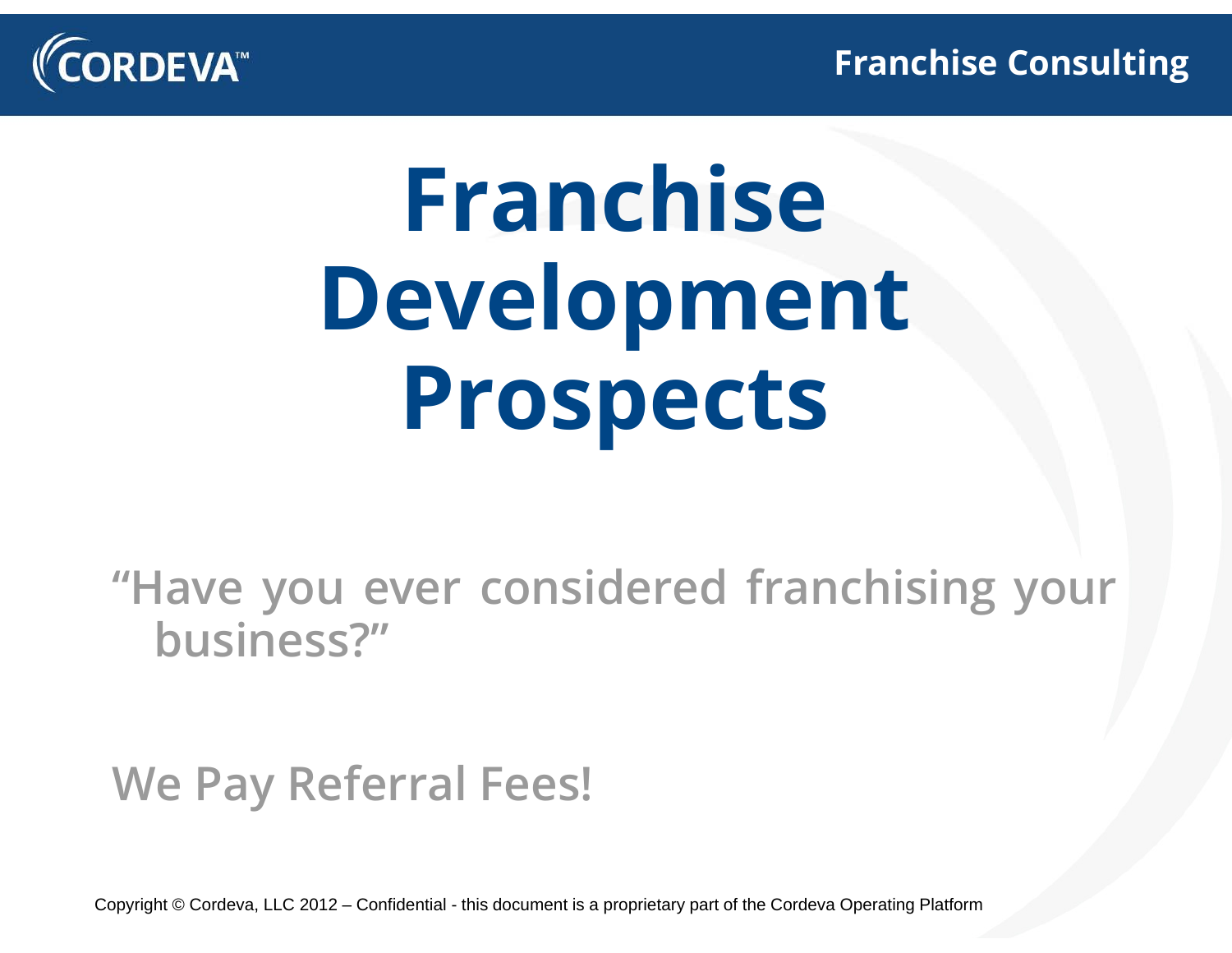

# **Closing Topics**

**Application of M&A Brokerage knowledge to Franchise Development**

#### **"Dream" development**

**"Contingency Only" development**